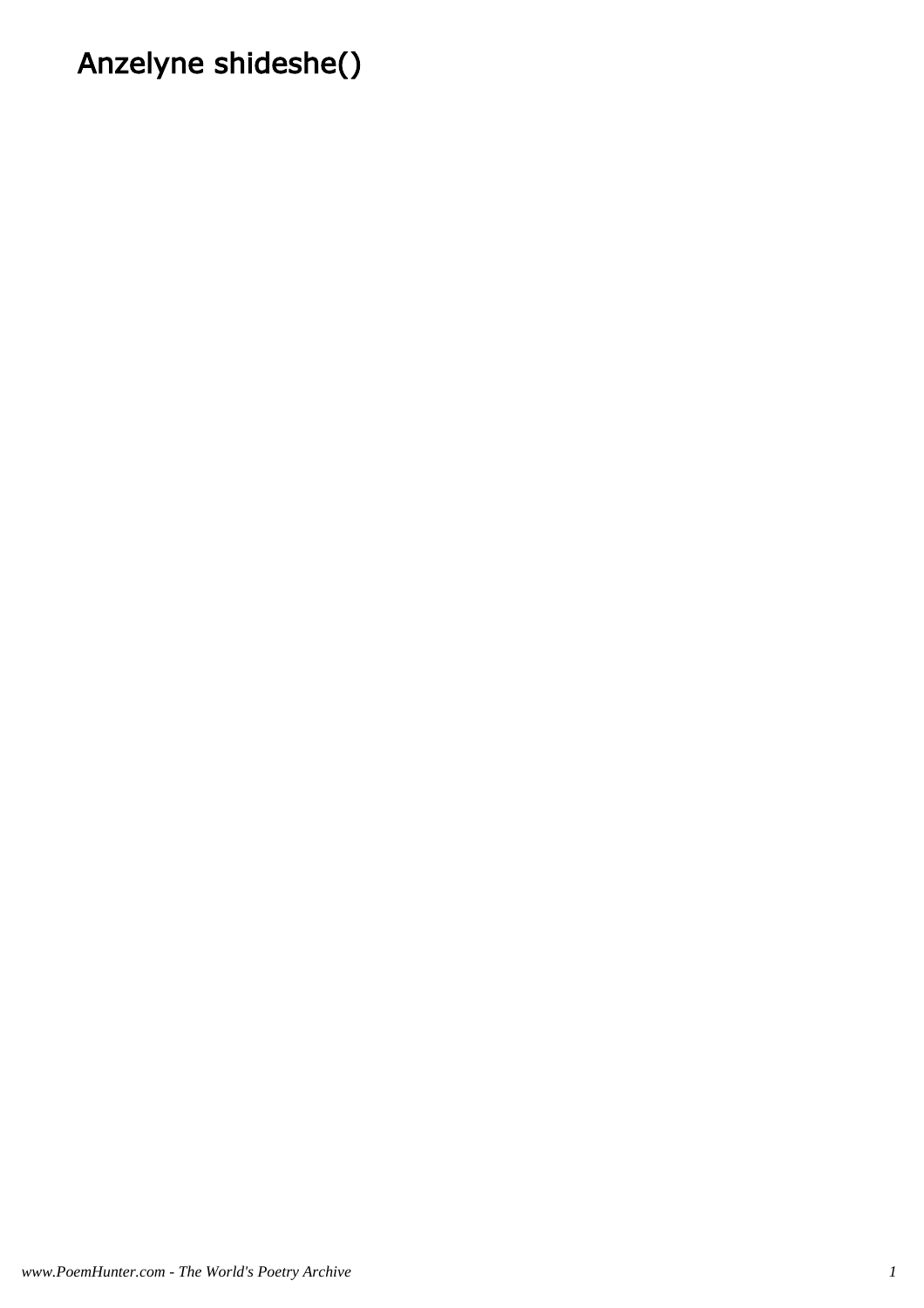#### A Melody Against Inequity

I hear songs of peace, love and unity, All equating equality since the 1st century, From various Races, Tribes, languages and Nations, Rich and poor coherently rejoicing.

I've read books of various writters, Harmoniously exercising a unified literature, But unto the financial lyrics, Each reciting an exclusive lyric, Of utility consumption by a few 62. Monopoly of power in there hands too.

The only chorus i hear is biased, Many howling at the midst of poverty, Women fighting for higher posts, Girls fantasising over PhD's Them acquiring jets to dream destinations.

Listen to there sound of laughter, in palaces. Drinking and dancing to their slogans, Feasting on silver spoons and gold plates, Others waiting for there remains in dustbins With stomach aches to there thatched houses,

Isn't it wrong to let water overflow unnecessarily, preaching water and drinking wine, Let's rejoice in a common rhythm, A melody against inequity. Rhythmically dancing to an Equilibriual song.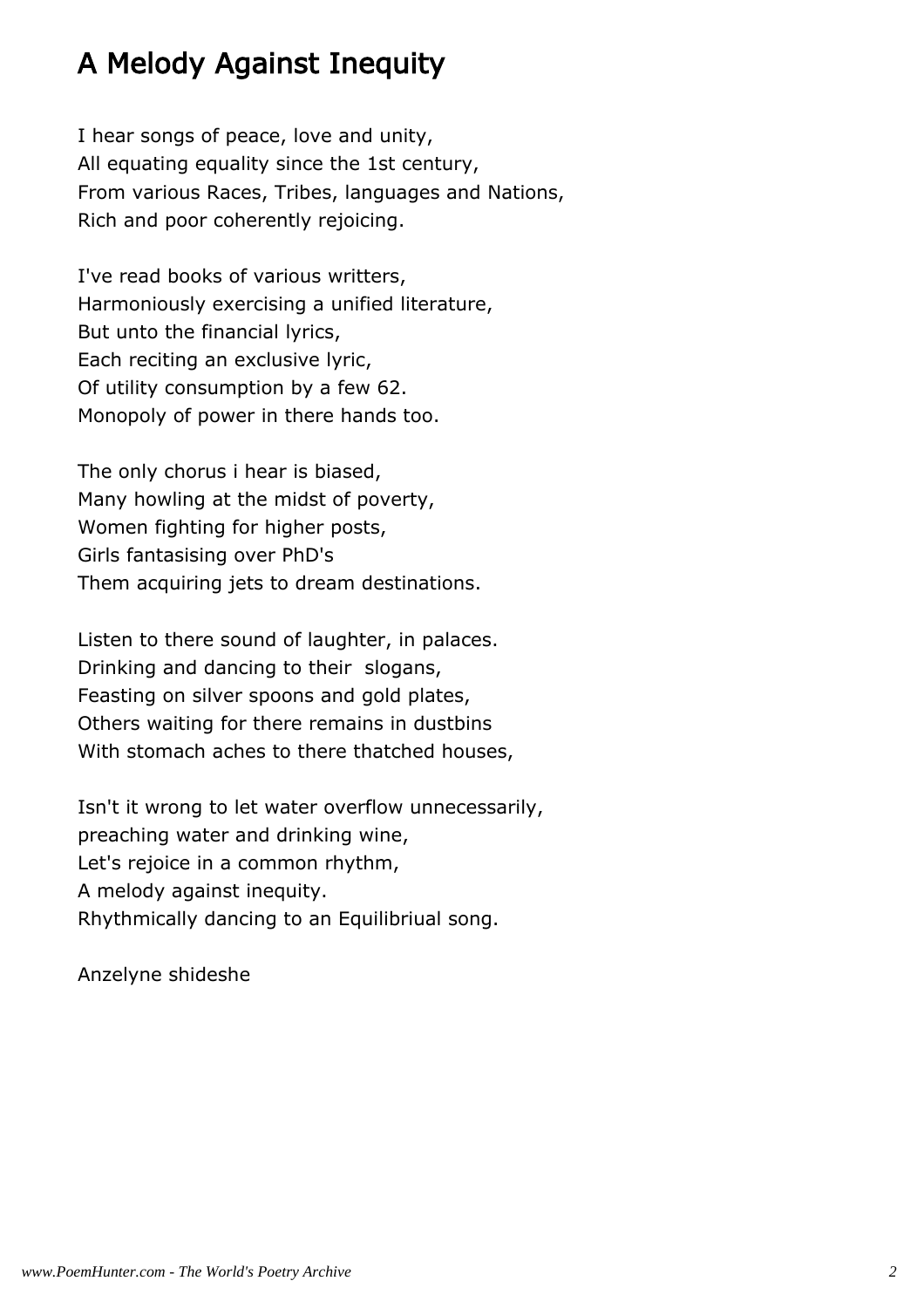#### A Moment So Ideal

I see it in their faces

I see it in your eyes

Joy is all around us

And the feeling lingers on

I read it in the space

It is everywhere I go

Love is all around us

And the feeling grows

Our voices, echoes like jingle bells

Our heart dances to their chimes

For the love that we feel

There is now peace

There is even more grace

Cause on merry Christmas we sharing and giving

I see everyone smile before us

As they come in to celebrate

The kids get to singing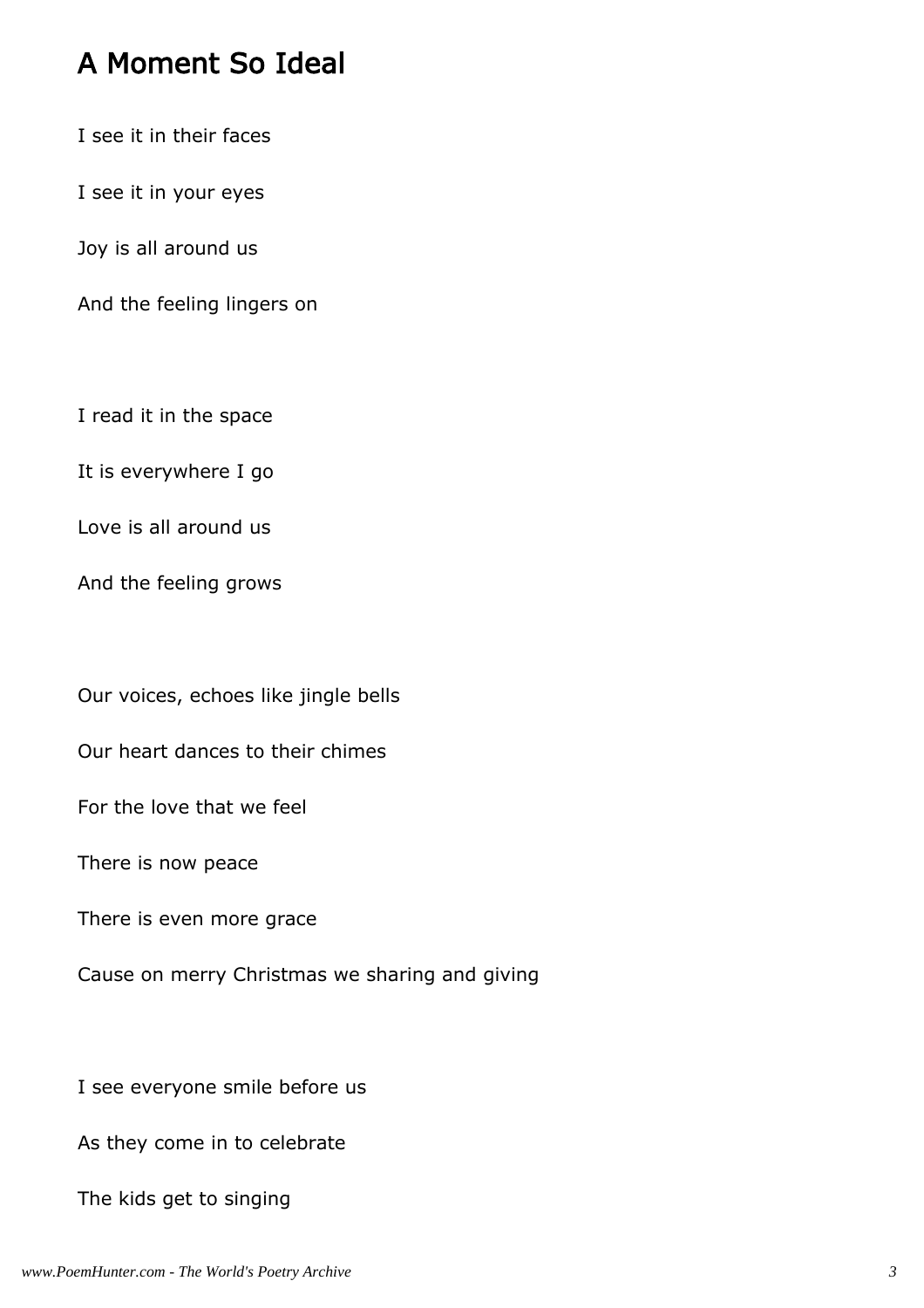I wish you a merry Christmas

We all join in hymning,

'Behold a child is born'

'To us a child is given'

We prost to our mellow yellows

For a moment so ideal

To cheer in celebration

A merry christmas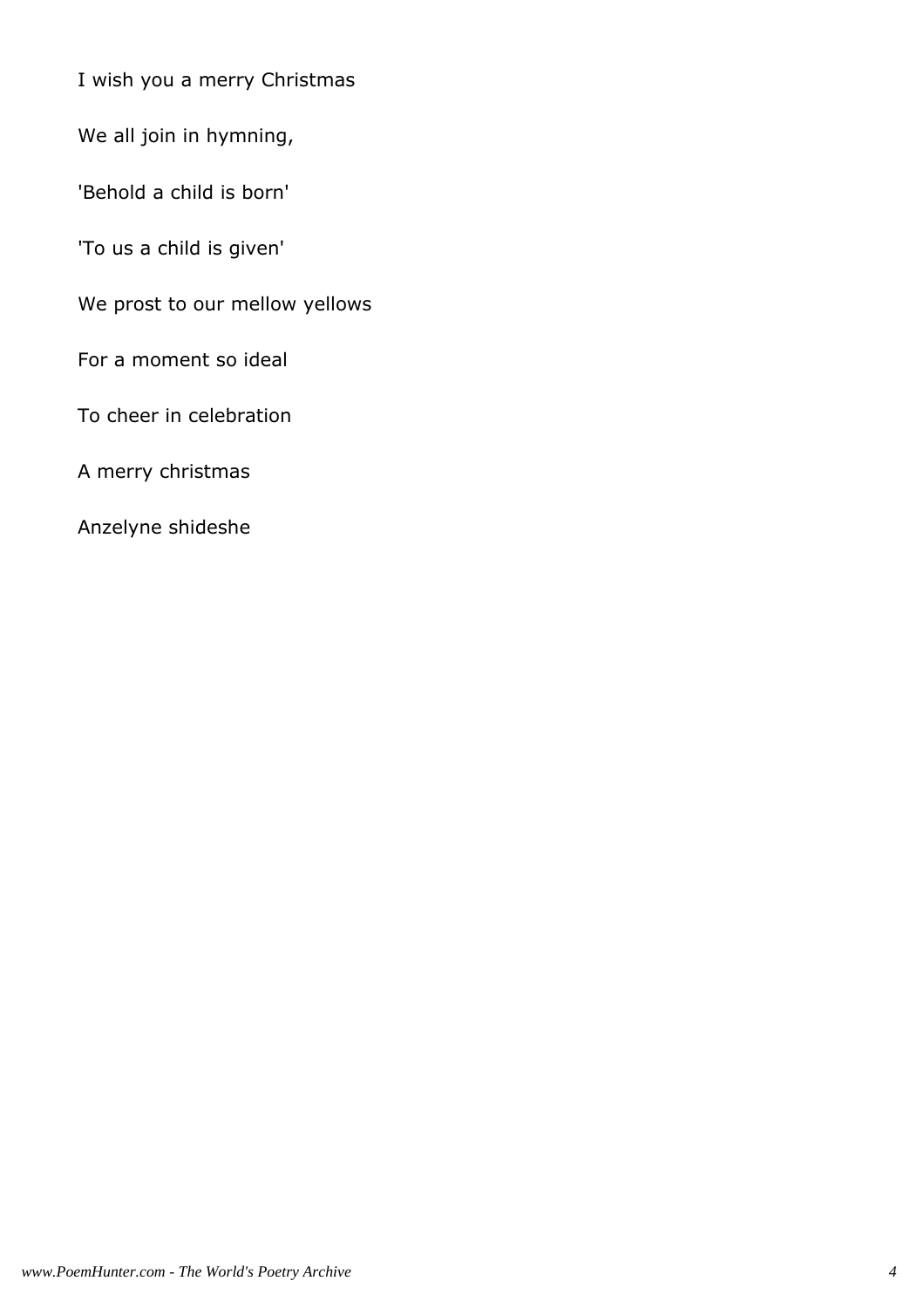# A Secret

YOU are a Hallo! After a secret kiss, A friend without introduction, A fruit that was forbidden in the garden of eden,

You a temptation, Alluring and seductive, We relate as the communication in the air, You tangible yet intangible, The more we are attracted the repellent we become,

YOU a secret love, A midnight angel, Come lets play our game, Of hide and seek, In our secret world, we let each other be,

YOU are a dream, A shadow in the sun, A rainbow in the sky, To our planet of imagination, Together we exist, Flying away into the clouds, Where secrets are clouded.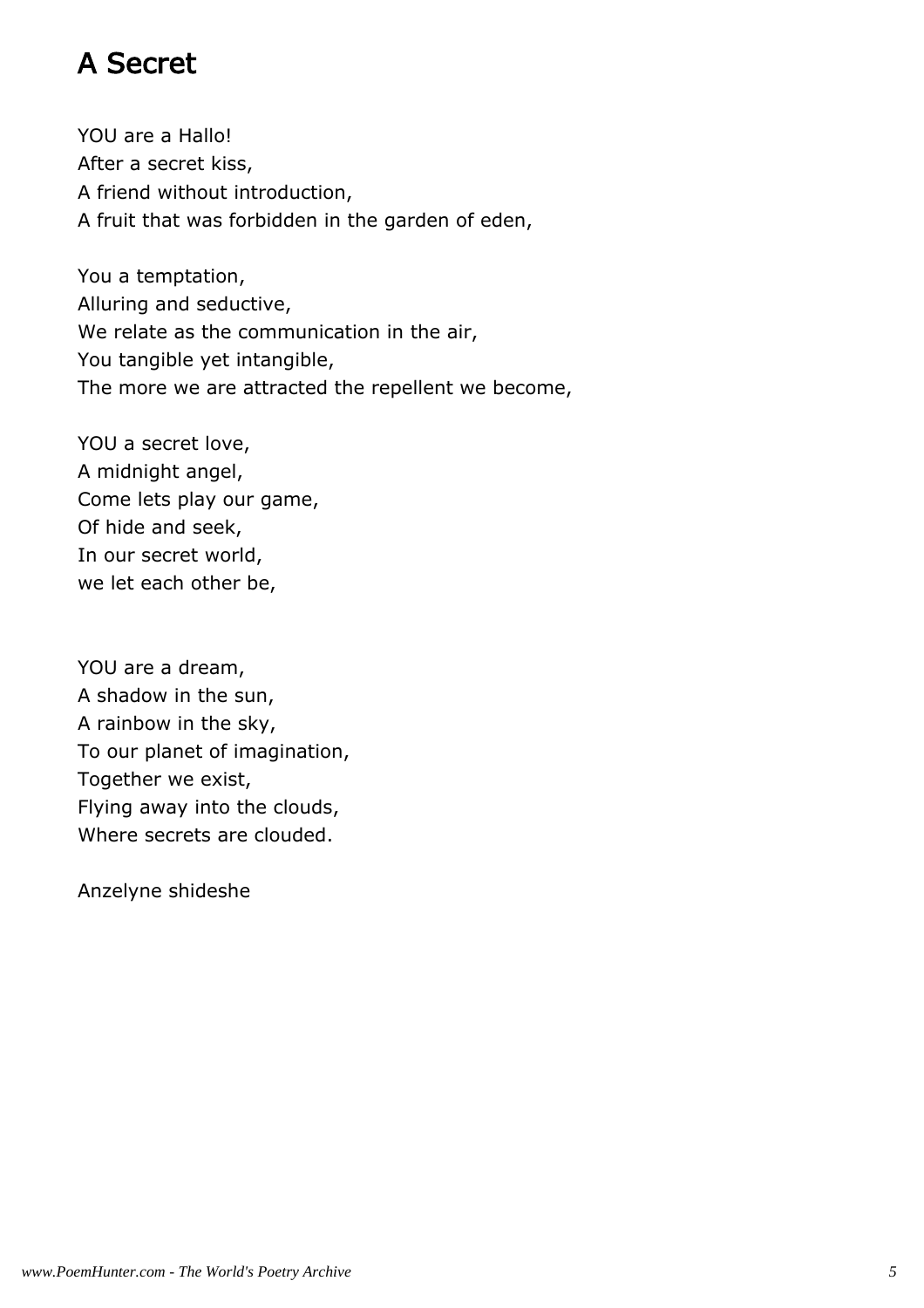#### Adventure

Lets go hopeless pirate. The Sea is singing to the shore, Hymns that sail a ship.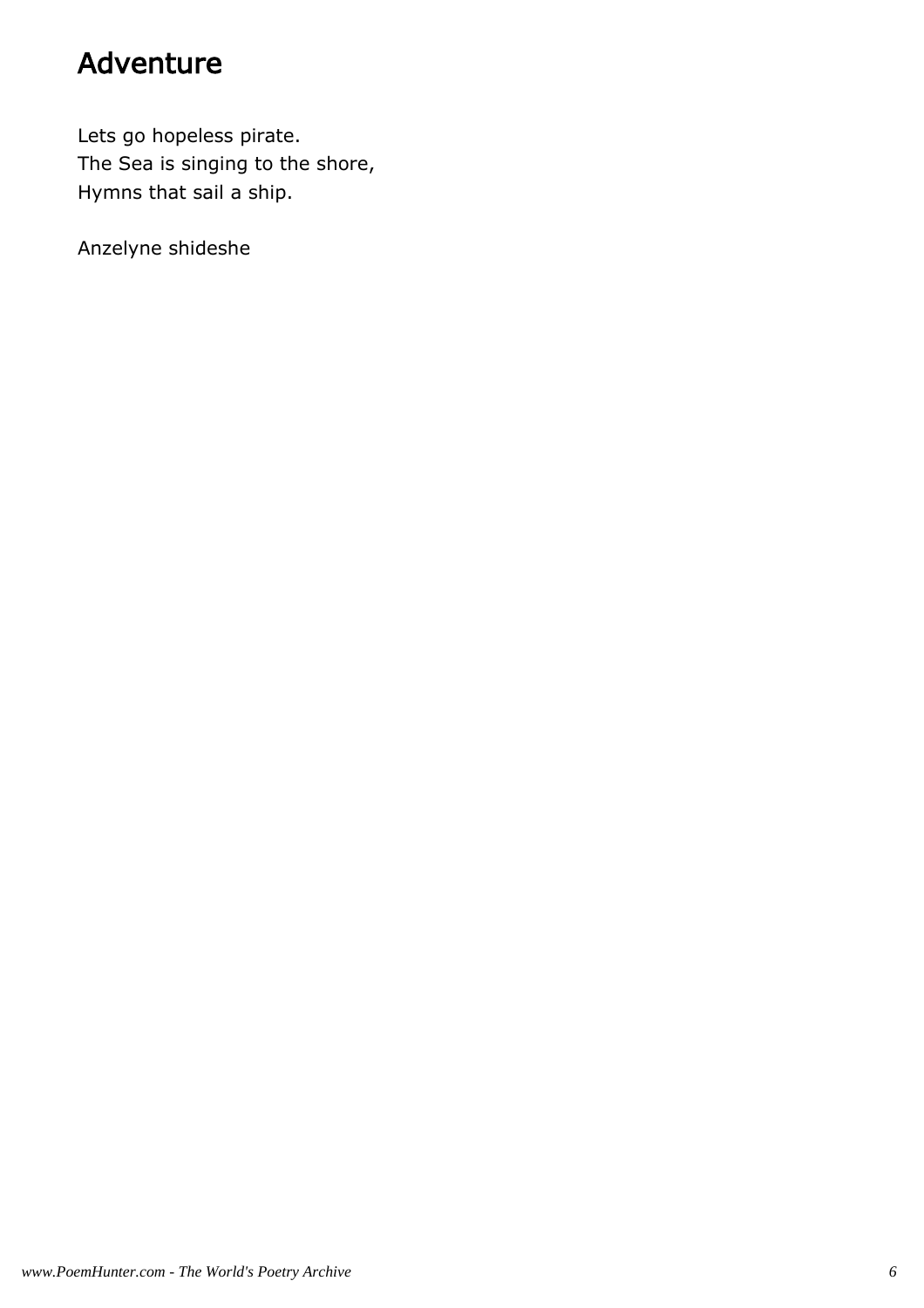# Allein

Allein zuhause Leise wände, Geschlichen atmen, Durstig, Betrunken, Dehydriert, Aquizer der halluzination, Rauchige kuche, Geist kaputt, Zu einem tanz verführt, Aromantische Geistermelodie, Nach einer zischenden geisterabendessen, Wahnsinn, Einsamkeit.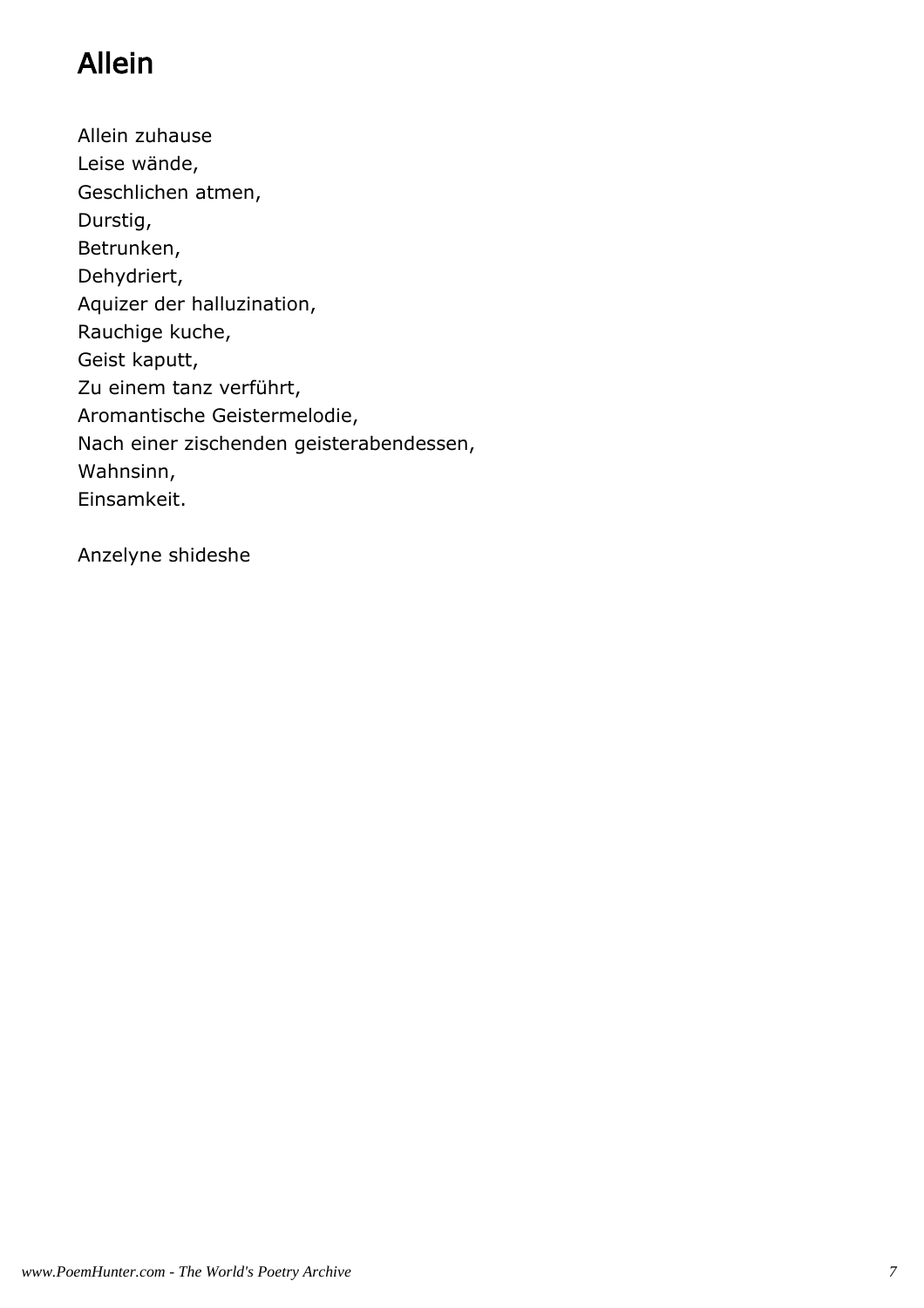# Alone

Home alone, Silent walls, Crept breathe, Thirsty, Drunken, Dehydrated, A quiver of hallucinations, Smoky kitchen, Ghost busted? Seduced to a dance, A romantic ghost tune, After a sizzling ghost dinner, Insanity? Loneliness.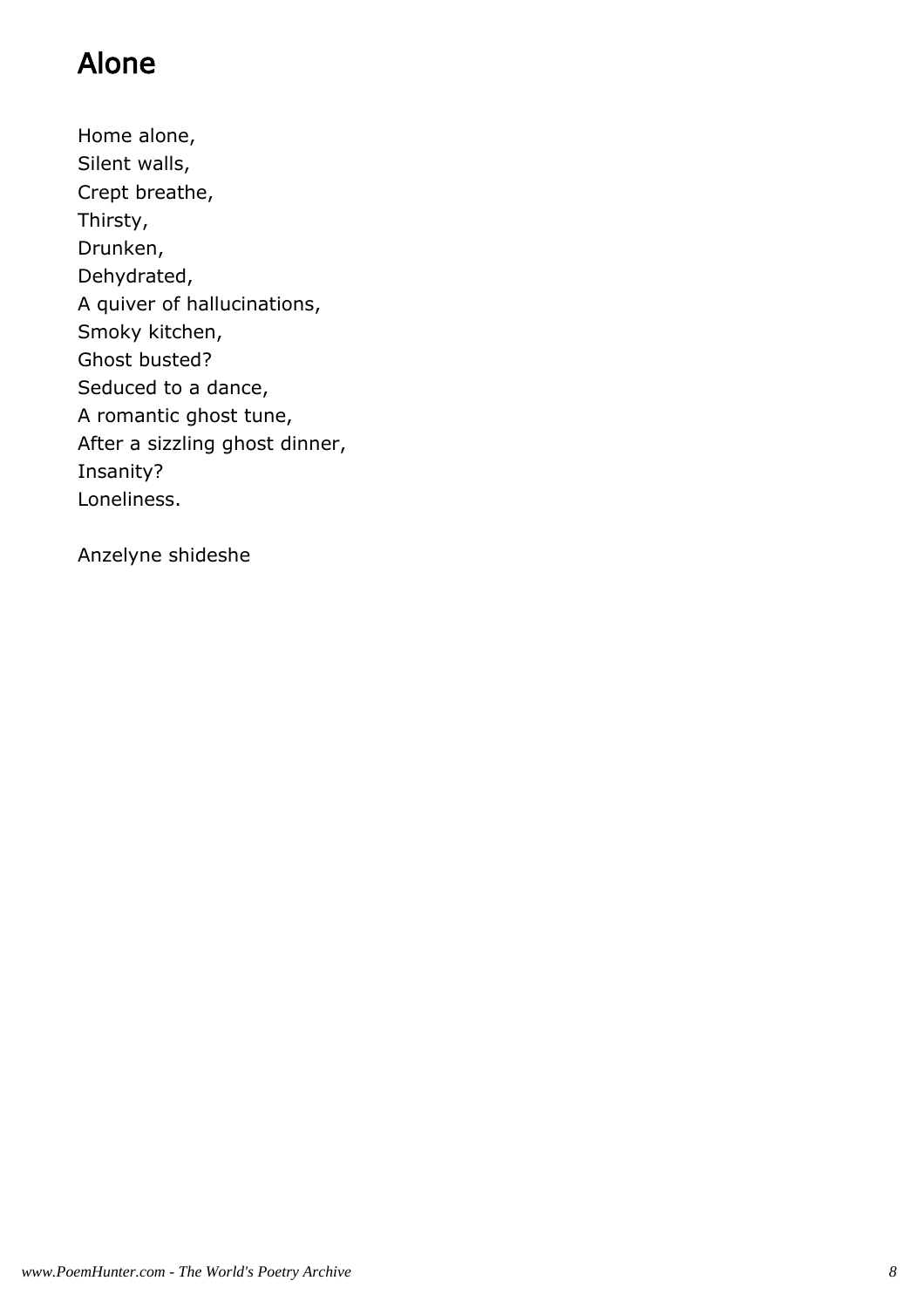# Aspirations

Stunning fire streaks Falling from space In broad twilight Tonight we make our wishes Granted by shooting stars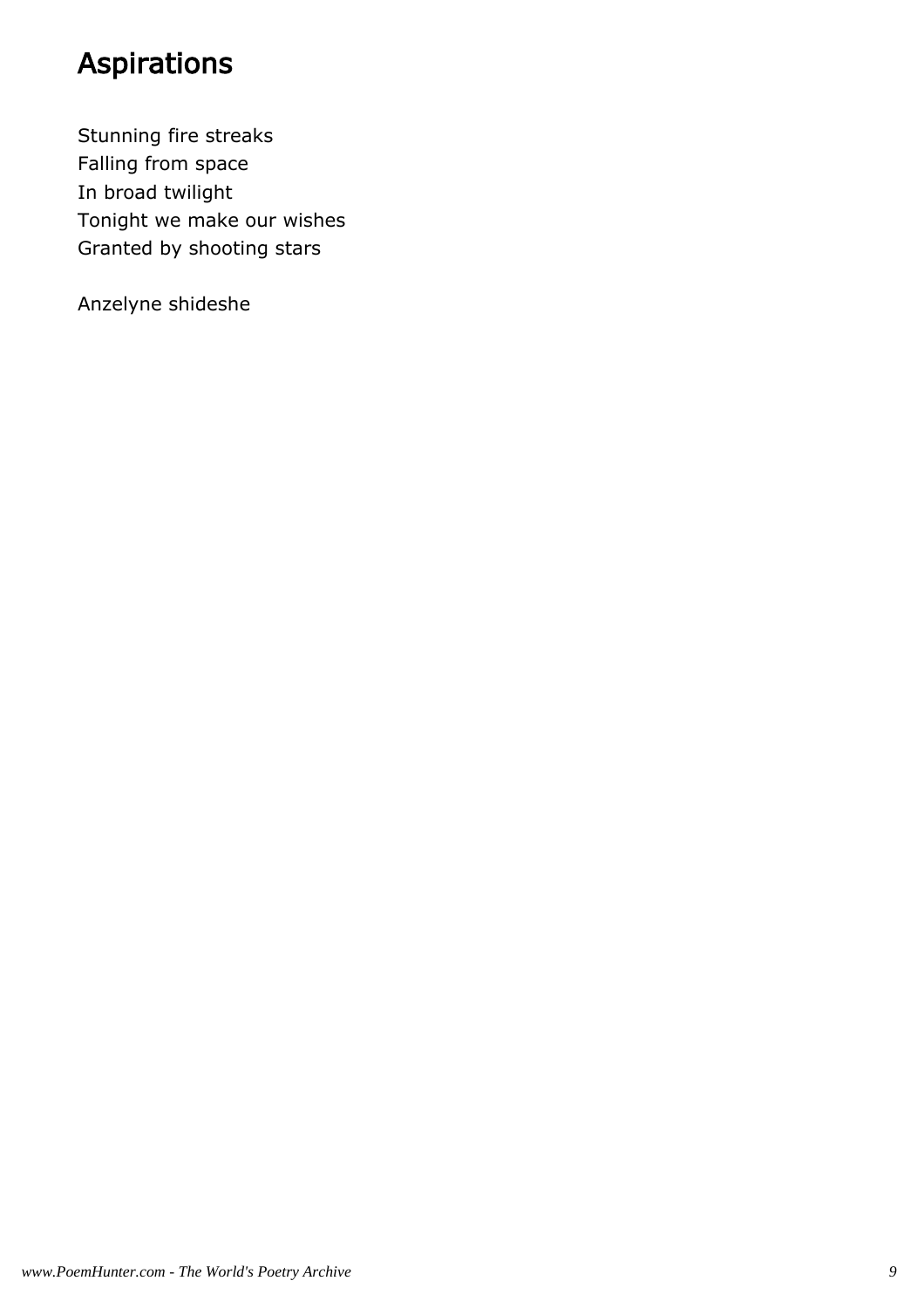# Beauty

#### A garden fountain

Affectatious peacock

Princess arrival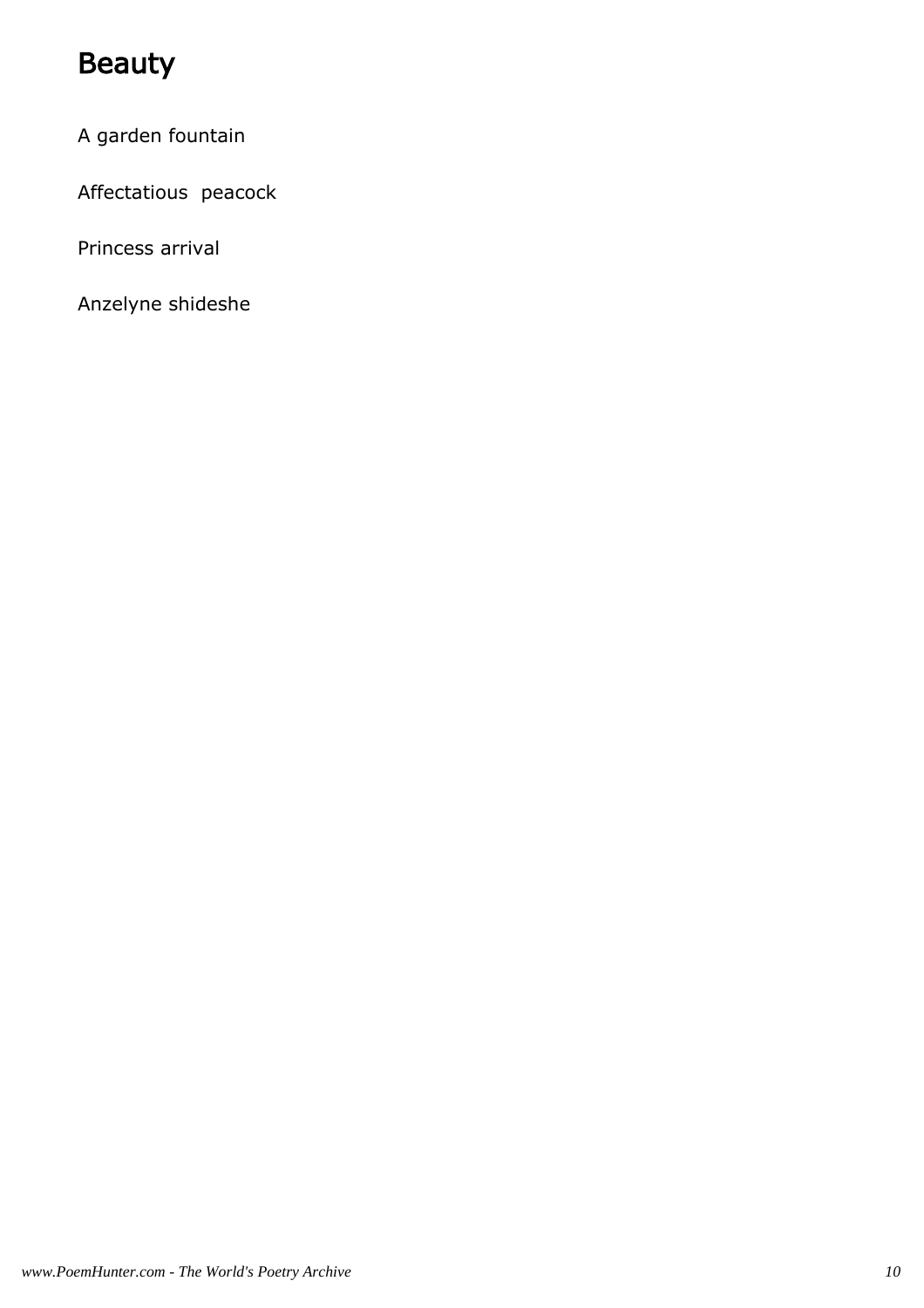#### Colours Of My Skin.

They say I have colours, Patches of black and white, I'm fine with them, Invisibly problem free, Comfortably satisfying.

They relate to them as, Black and white stains, I never knew black can stain, Renowned colour of concept.

What is the issue with patches, For me they relate to beauty, Enhance the artistic within, Kill boredom, revive life.

Black and white patches, Culture they call it, For me it's knowledge, Colour has information, Thus I see wisdom, Being colourless.

Yes you might see stains, Patches of black and white, A cocktail if visible, For me concept has it's initiator, I'm colourless, Colour is in my vision.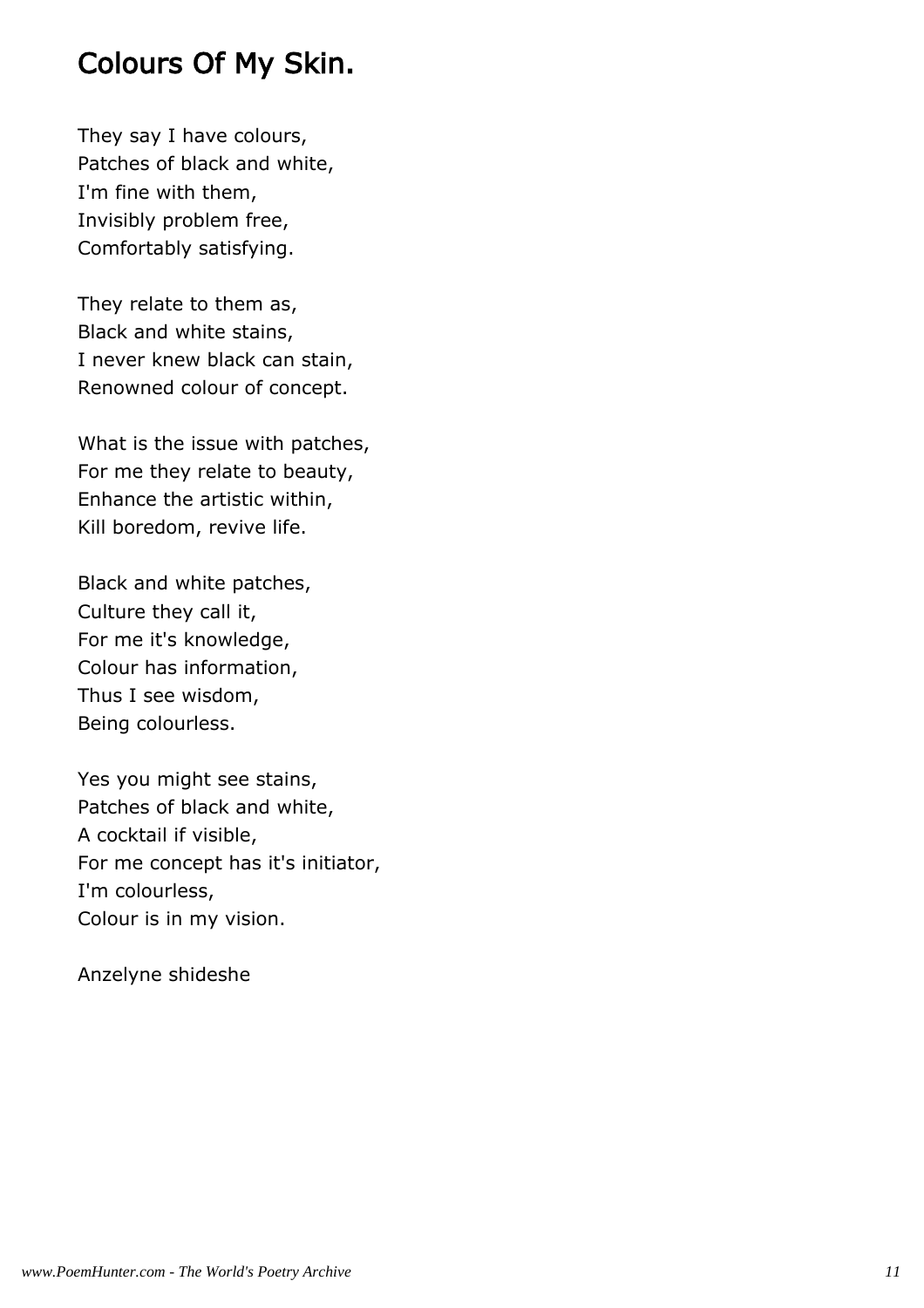#### Coma

lingering memories in a coma, Of the moon shining so bright, Gazing brightly in the dark skies, The galaxy bearing witness, Listening to the eclipses of our hearts To the whispers of our souls, A wireless connection yet to unfold The wind blowing, favourable scents Scents from variable flowers, And the sea Aroma, What an exotic atmosphere, From the perplexion of our touch, To the throbbing of our hearts, It's the tremble of our lips, Magically magneted to the feel, Breathless it was, A heart attack we thought, A sleep we fell, Forever in a coma of romance, It's harness makes us perspire Ever in a coma of love.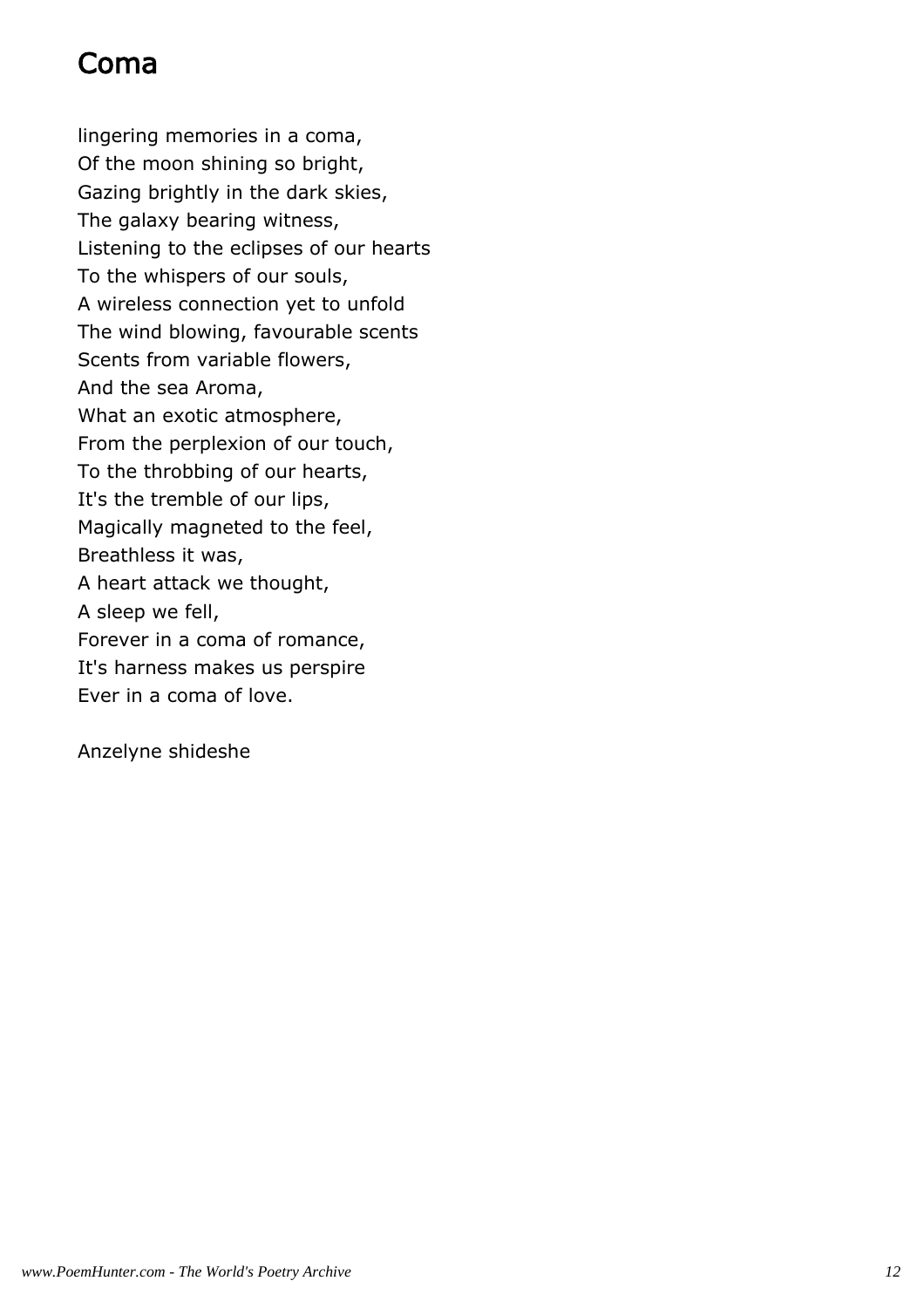#### Come Online

I hear the sound of your voice I feel your breath on my skin As i enjoy the look on your face when you speak up And i speak out

If only i could move through the screen And flee next to you I'd be delighted We'd be on cloud nine forever

Come my, love it is a pleasure to see A blazing passion allover your face Just come get me higher And drown my heart in yours Come my love, it is a pleasure to see A blazing passion allover your face Just come get me higher And drown your heart in mine

I hear the sound of your laughter Vividly clear from a device, A heart-pounding desire Flows deep down within me

If only i could move through the screen And flee next to you, I'd be delighted We'd be on cloud nine forever,

Come my love, it's a pleasure to see A blazing passion allover your face, Just come get me higher, And drown my heart in yours, Come my love, it's a pleasure to see, A blazing passion allover your face, Just come get me higher,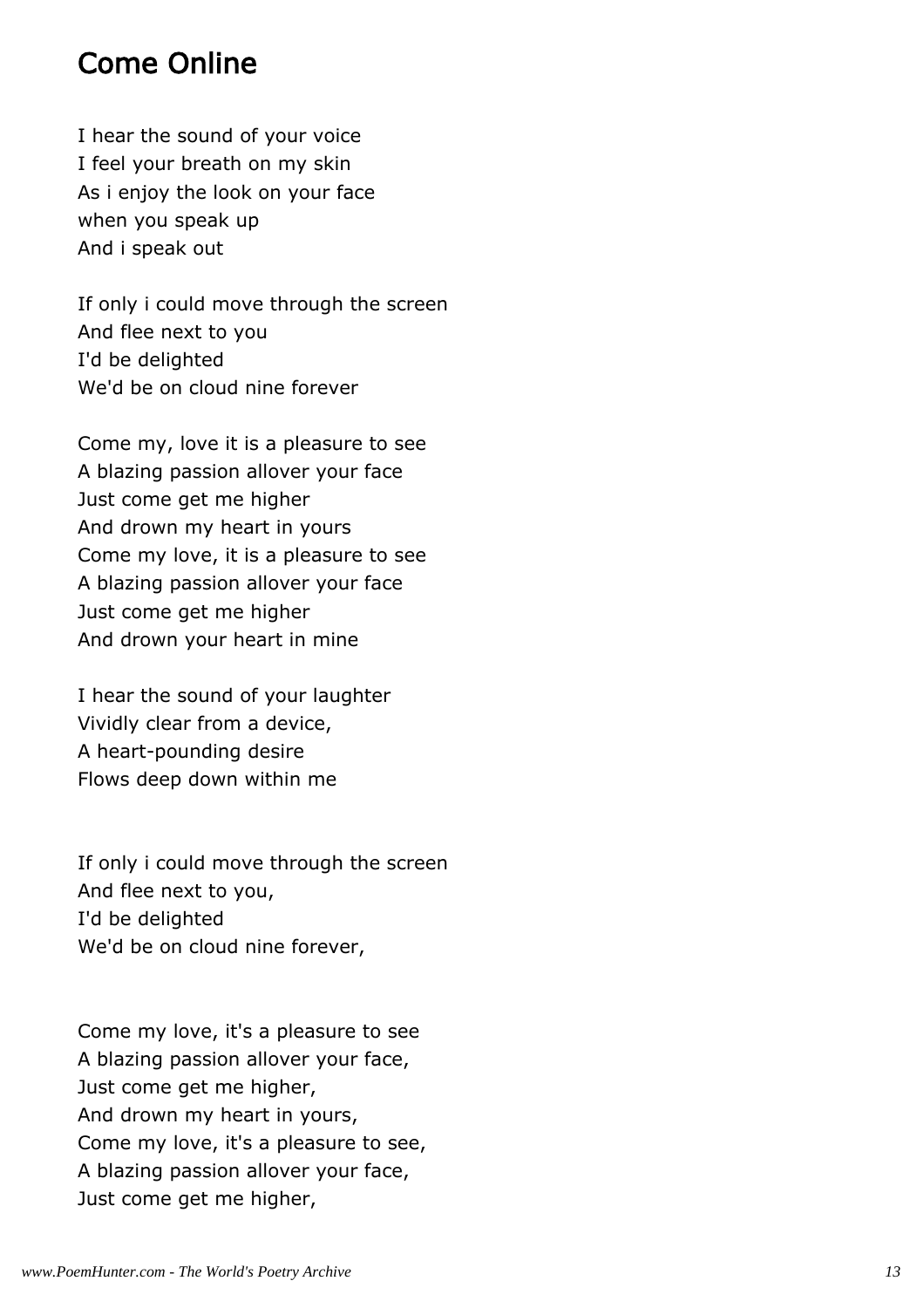And drown your heart in mine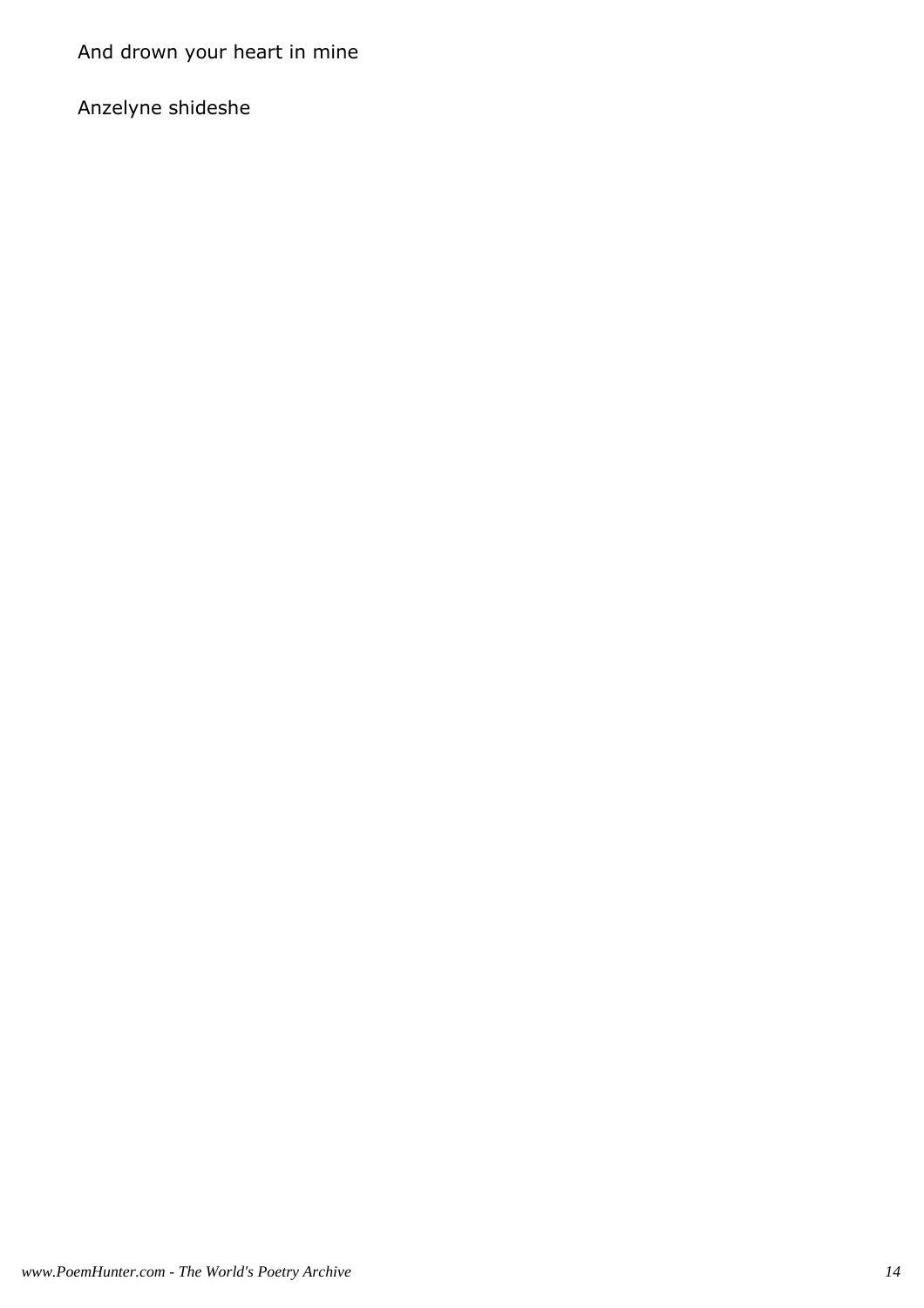#### Covered Gold

A whim of the people

Sealed behind Opaque windows

Tinted doors

Surrounded by wireless walls

Broadcasting their self interests

The Neo-Colonialism

Unlike a swarm of bees

Moving jointly in one direction

Having a common interest

'The thrival of the hive'

The cratos; scouts

Trusted in search of pollen

An intense preference of consensus

Humans must be stung!

To awaken a better voting system

With a collective decision making

Written without a pen of iron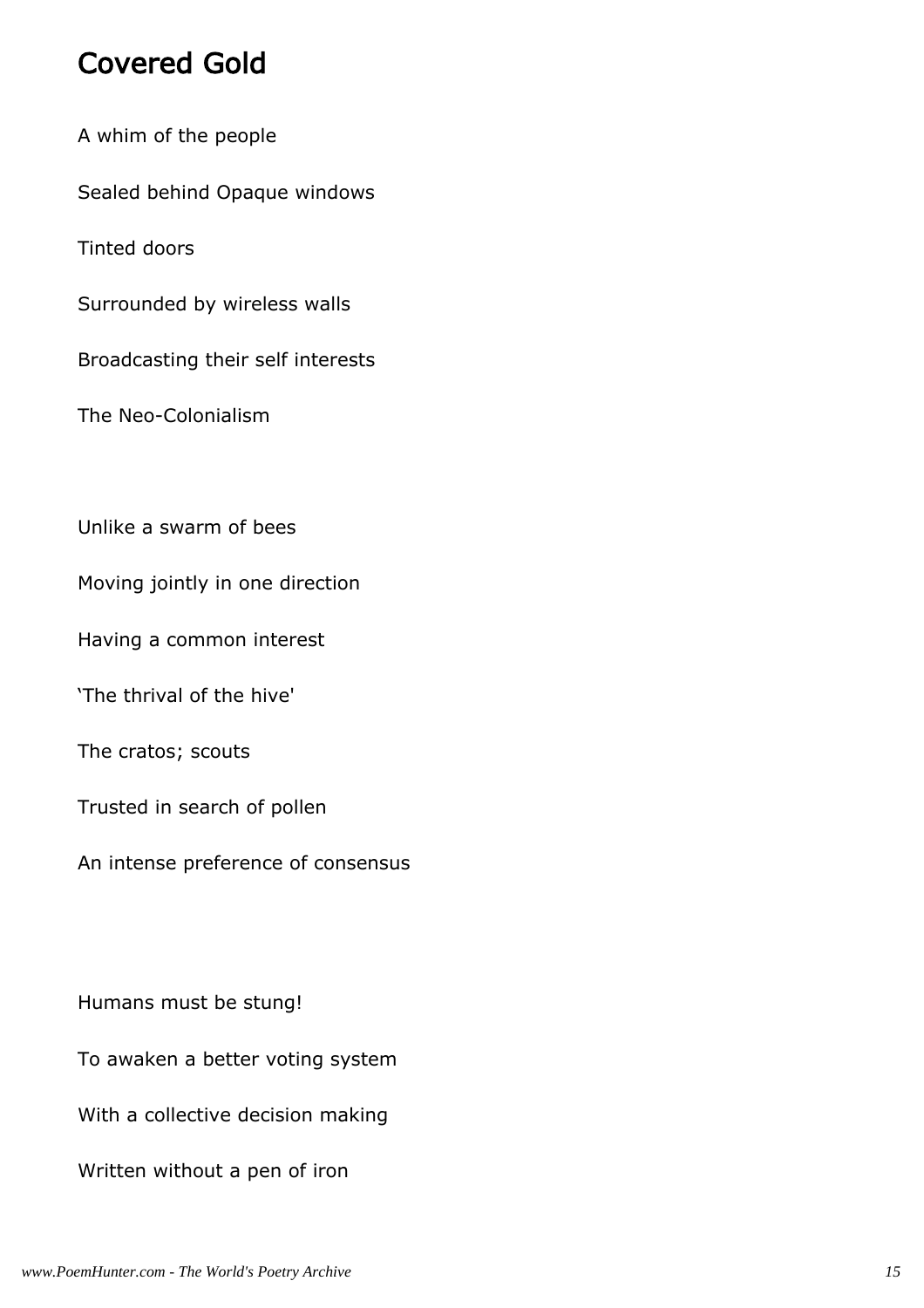#### Engraved in their hearts without

The point of a diamond

Autocracy, Fascism, aristocracy

Merely covered Gold

Waiting to be discovered

Yet to be refined

To democratic jewelry

For everyone's preference.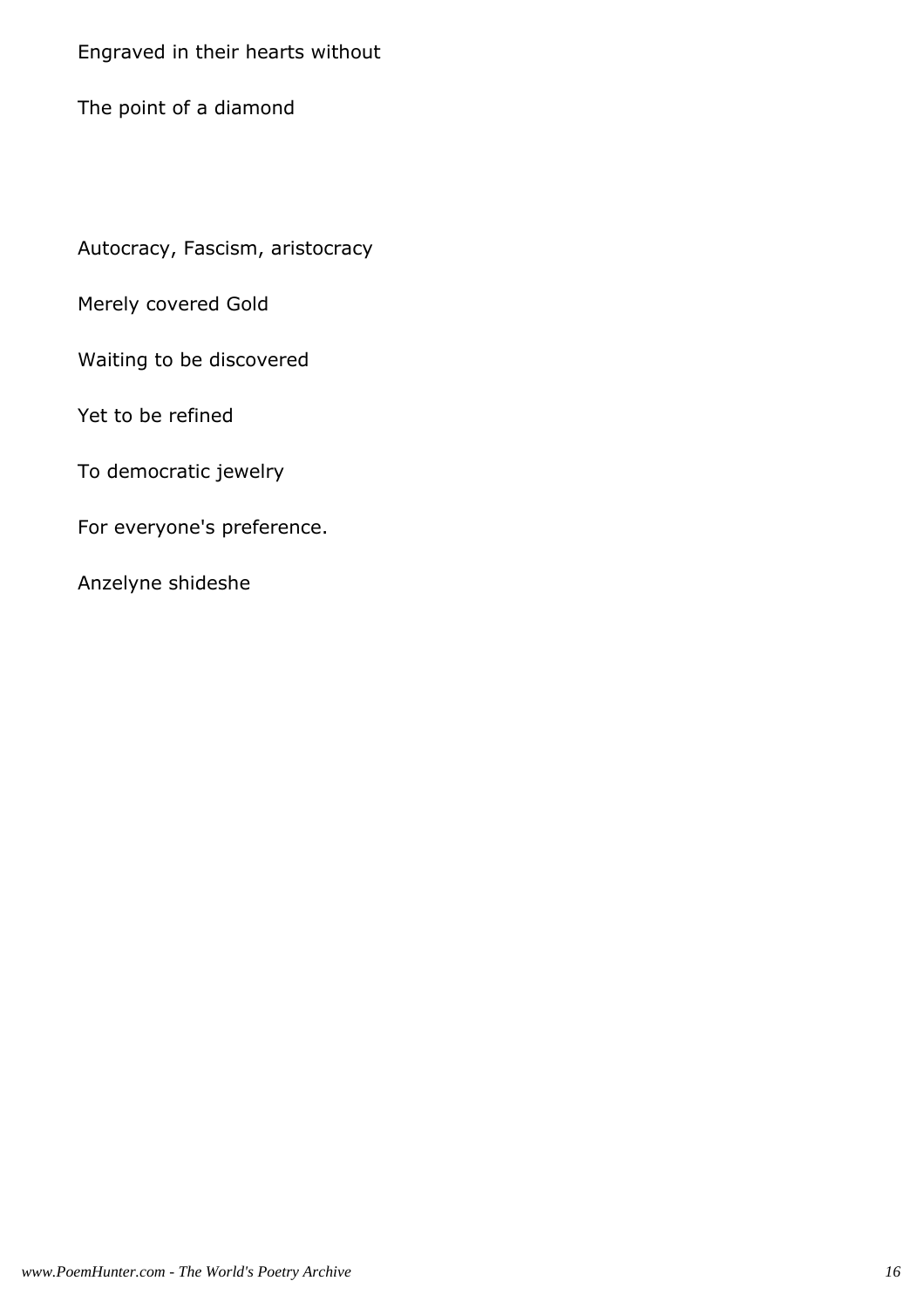#### Face Of Kenya

Face All social issues Boldly and consistently Practically seeking the vulnerable Those truly in need of assistance Cohesing together, dilligently in unity Enhancing love, care and equality

#### Of

Existence happiness Joy and Prosperity Spread equity of contention to fellow citizens Lending a shoulder to lean on to Someone in distress Opening Wings of hope allover

 Kenya To our patriotic brothers and sisters Regardless of tribe and ethinicty Charity begins at home Our homeland, our childhood Our dawn of sovereighnity Build, connect, change Starts at face of Kenya Come One, come all and Share the Pride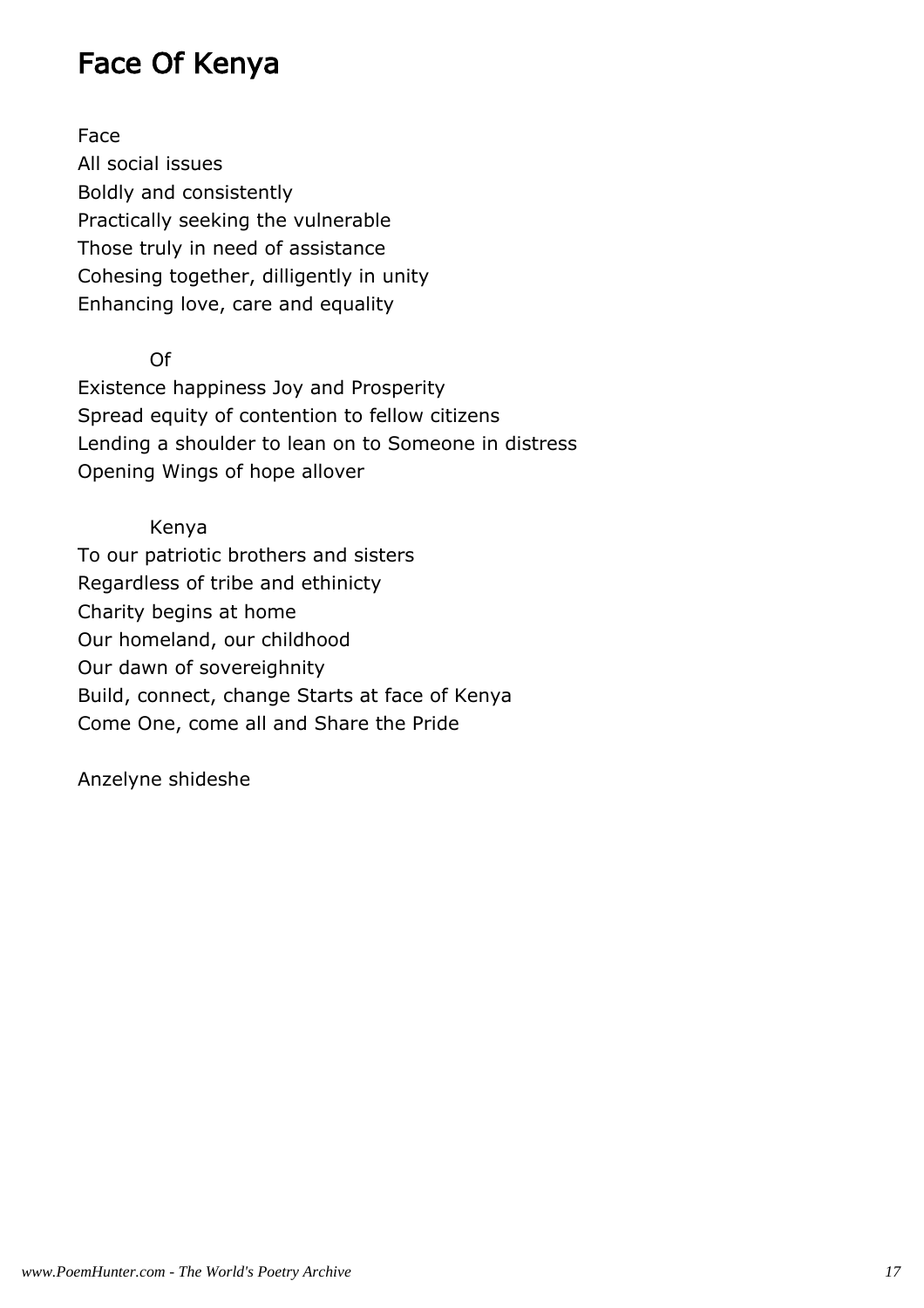#### Familiar Parasites

Today i woke up to a knock, Of familiar Friends, With sunflowered faces, I could See their molars, As i opened my door. To familiar Parasites.

Familiar Parasites! Sat comfortably, Compasionately drinking, Weighing their prey, With lot's of-blah blah,

Familiar Parasites! Had to Stay over for the Weekend, I gave them a bed, A room to their conspiracy, Like Pests they Invaded my vicnity.

Familiar Parasites sycophantly, Attended to my Needs, Later did i reckon, They were nourishing their prey, Prior to feeding.

Mission accomplished, I slept, To their nutrients of poison, Äs they embarked to feasting, Not only to my Flesh, My House had a makeover, Of emptiness and coldness,

Familiar Parasites! Have reduced me to a Skeleton, Hardly to their Knowledge, I have been Sketched, For a New Dawn, A dusk That's calling, To an ascending Horizon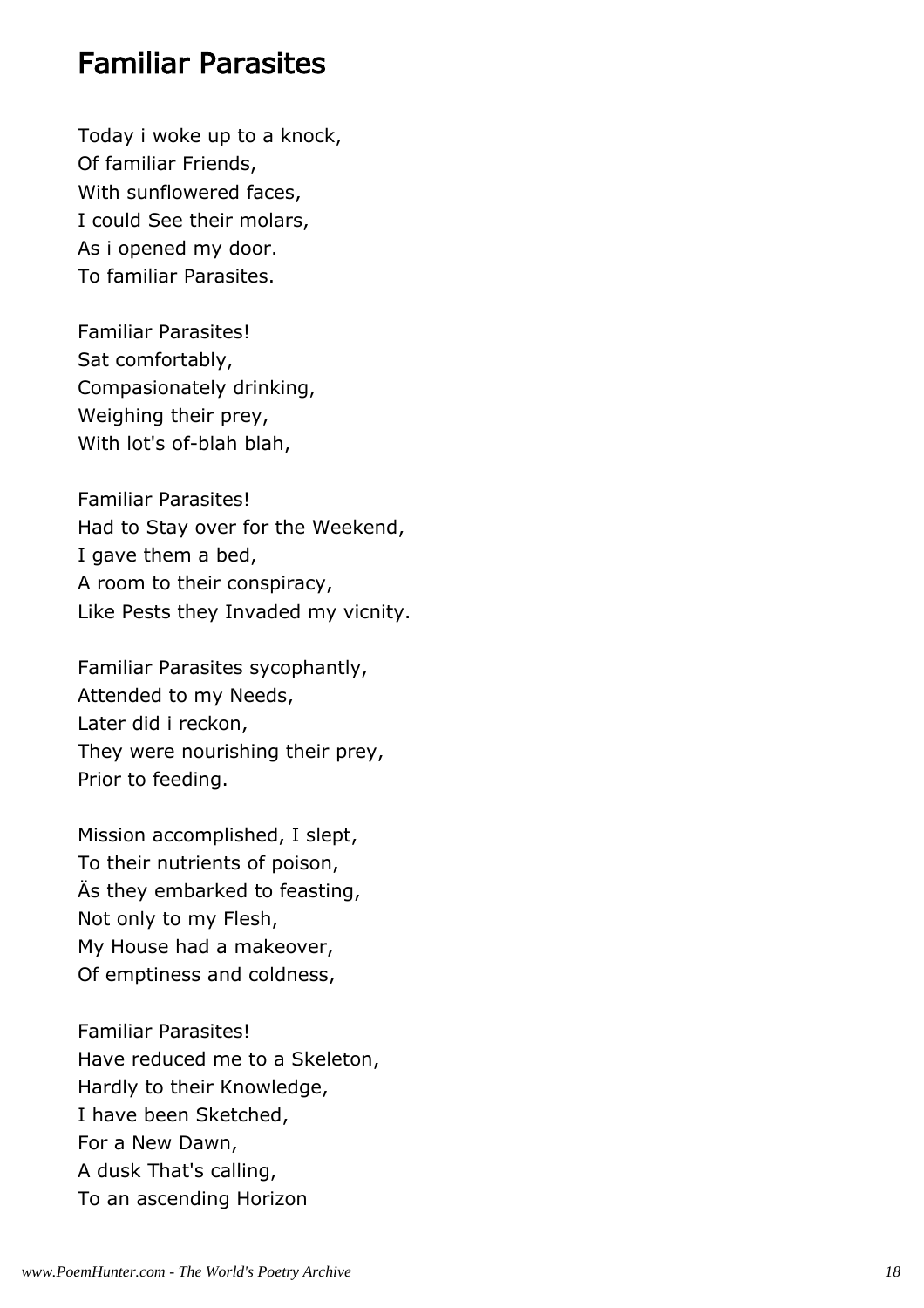Without parasitic invadition.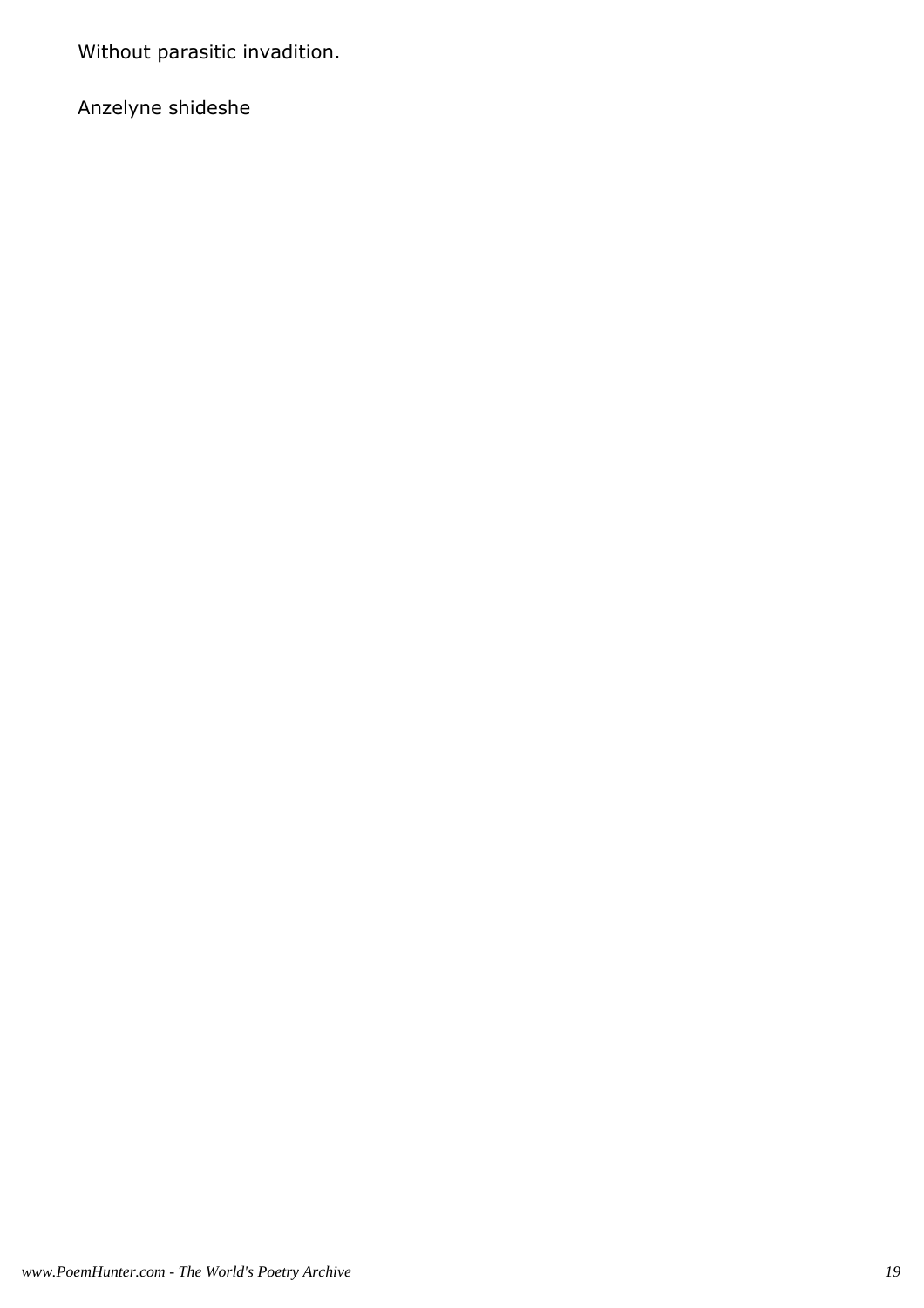#### Father Nature

Nature's magical existence Everything at its core setting Flourishing to decomposing For billions of years Mother nature has been resillient Surving meteor bombardment worldwide volcanic eruptions Even planet collisions plus several mass extinctions Lots of life eliminated on the planet

 Earth has depleted it's pride By pollution, Biodiversity and deforestation It's lungs filled with rusty poisonous air It's heart hazardous by fluoro bi carbide We measly human beings worried the repercussions Perhaps the mother is in complete control Ready to shade her skin Eventual will all be gone Devoid of Father Nature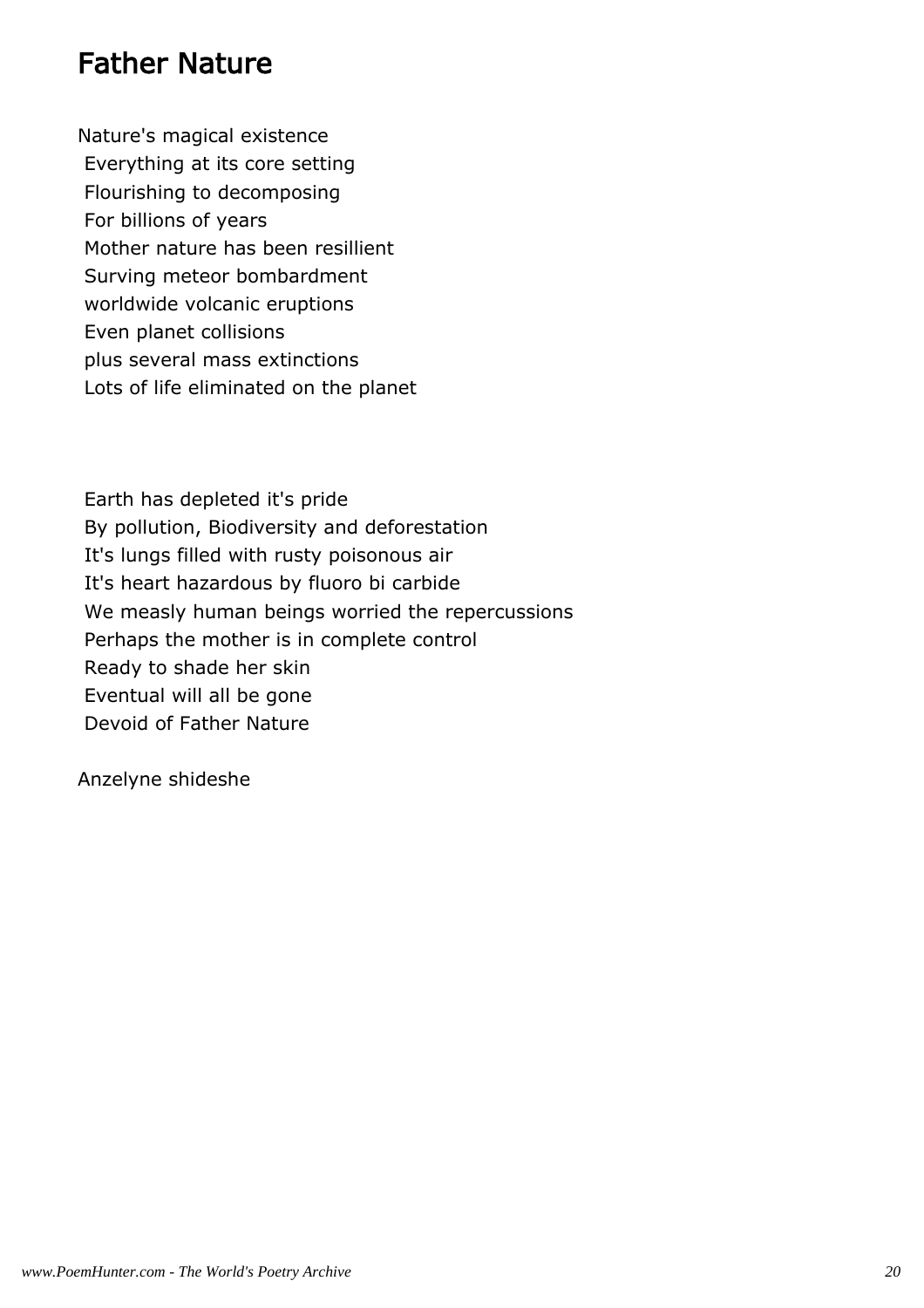#### Festival

African drum beats At the white sandy beaches Fiesta sweet dance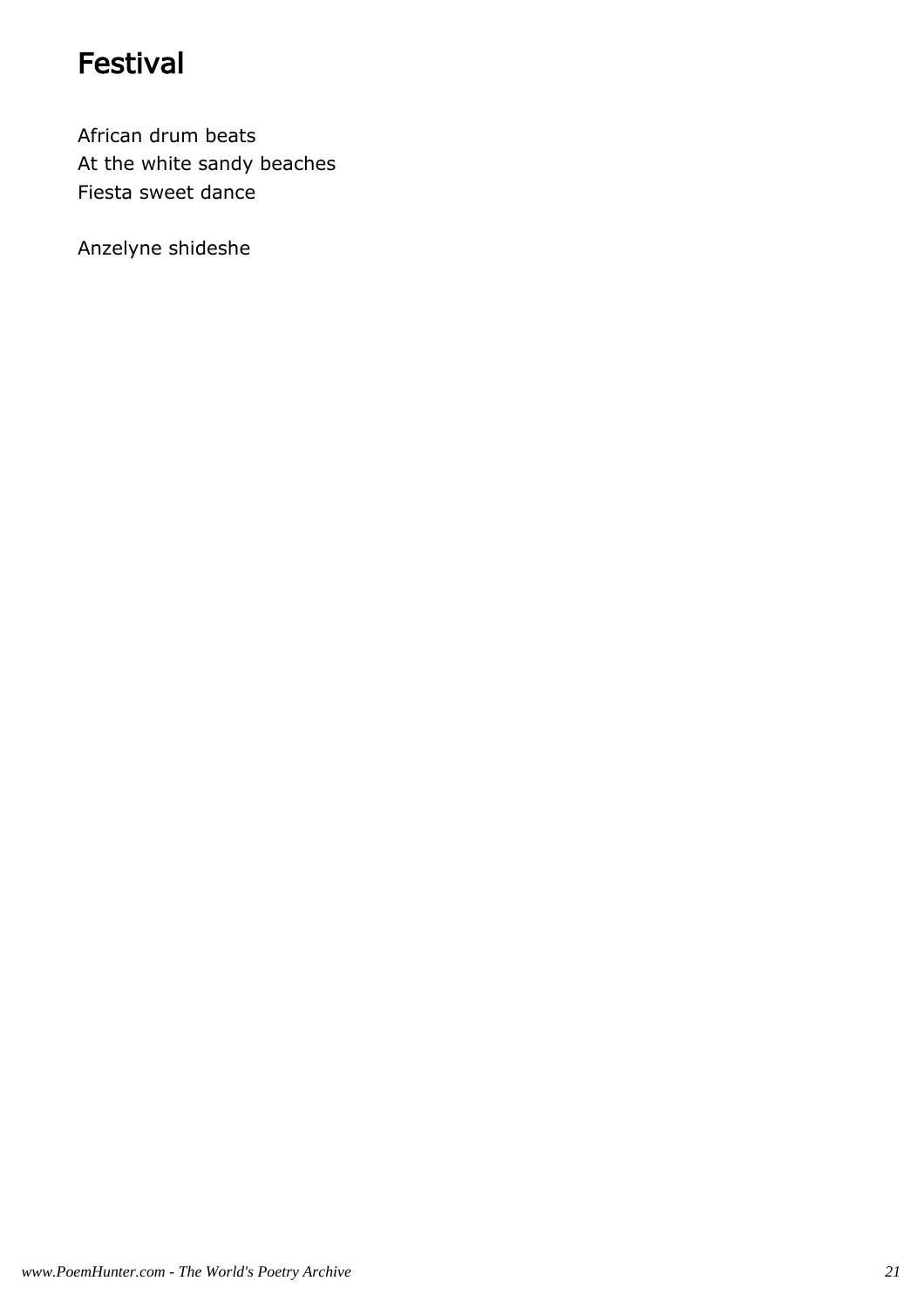## Goodbye

A barren land Of promising soil, Emanates futility of fertility, Bitter love of dormant seeds.

A barren land Filled with sand soil, It's chilly particles, Blows right into your iris, Tears fall, tears fall, For your bitter love, To be irrigated.

The scent of it's infertility Profoundly toxic, Hallucinations of germination, Haunting little seedling shadows Keeps you hoping, Bitter love, never ceases at goodbye, Drowns you in experiments.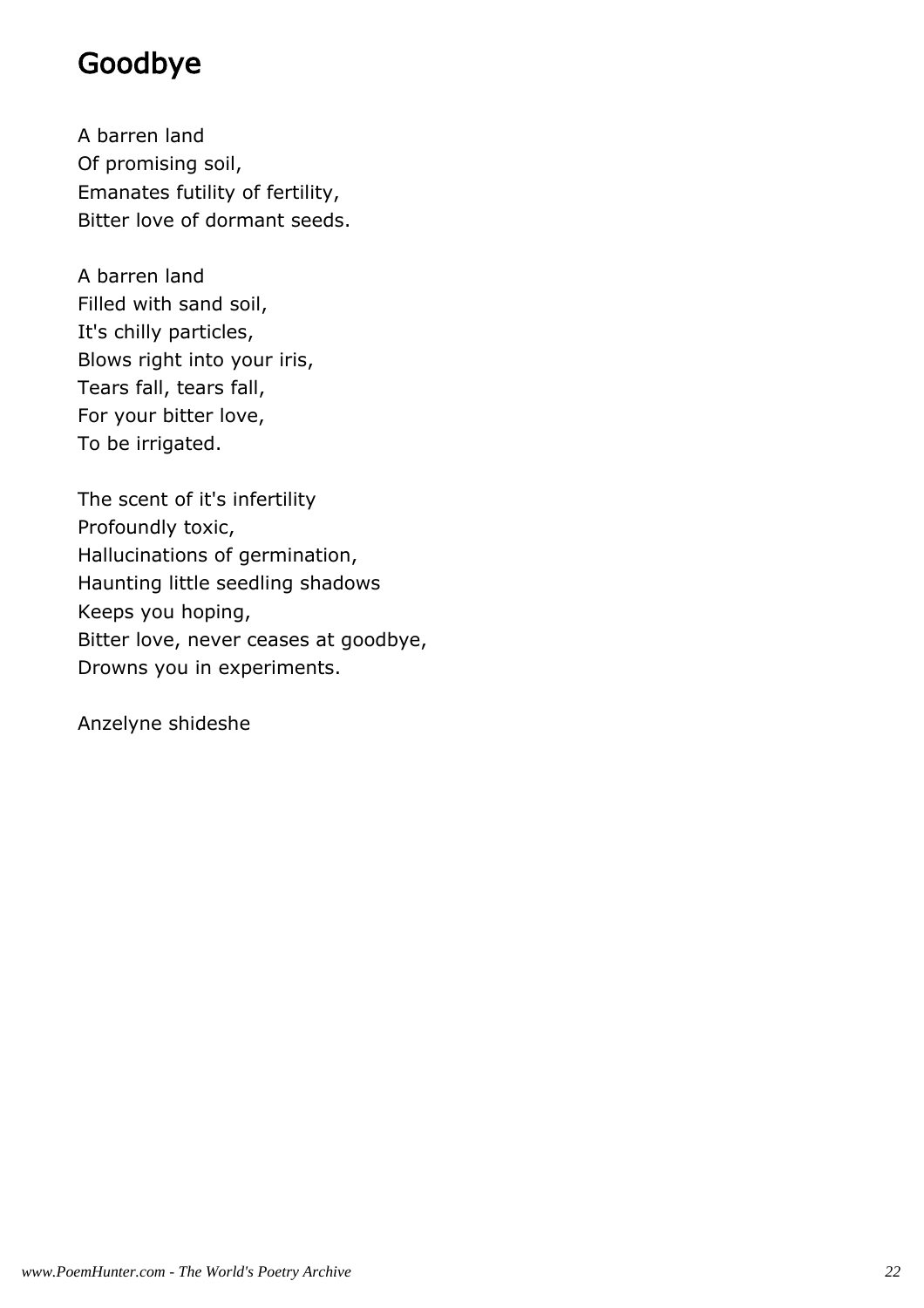# Haiku

Alien in Space

Over White fluffy pads

The parachutist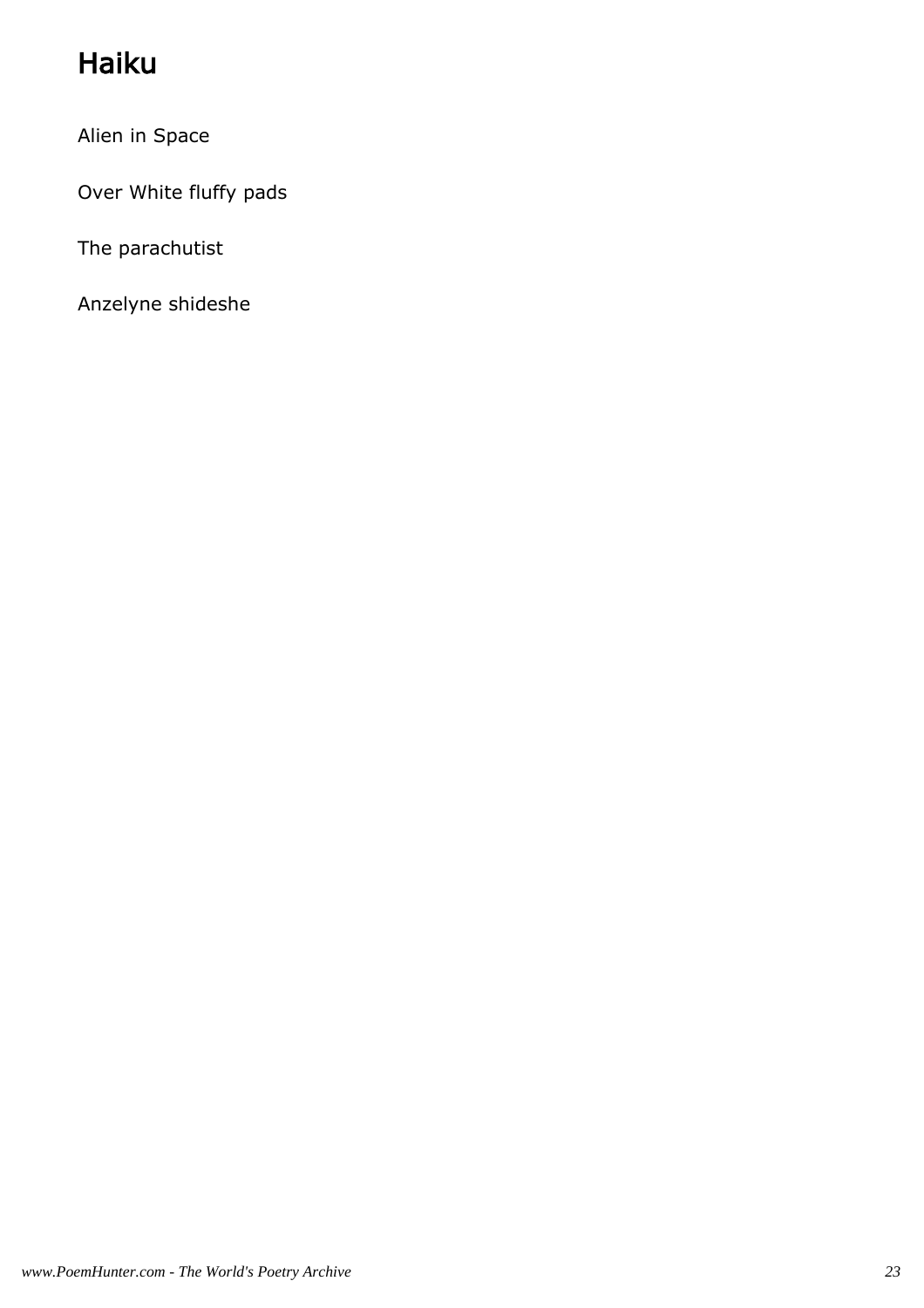# Haiku In Swahili

Mgeni angani,

Juu ya pamba safi nyeupe,

Ni Parachutist.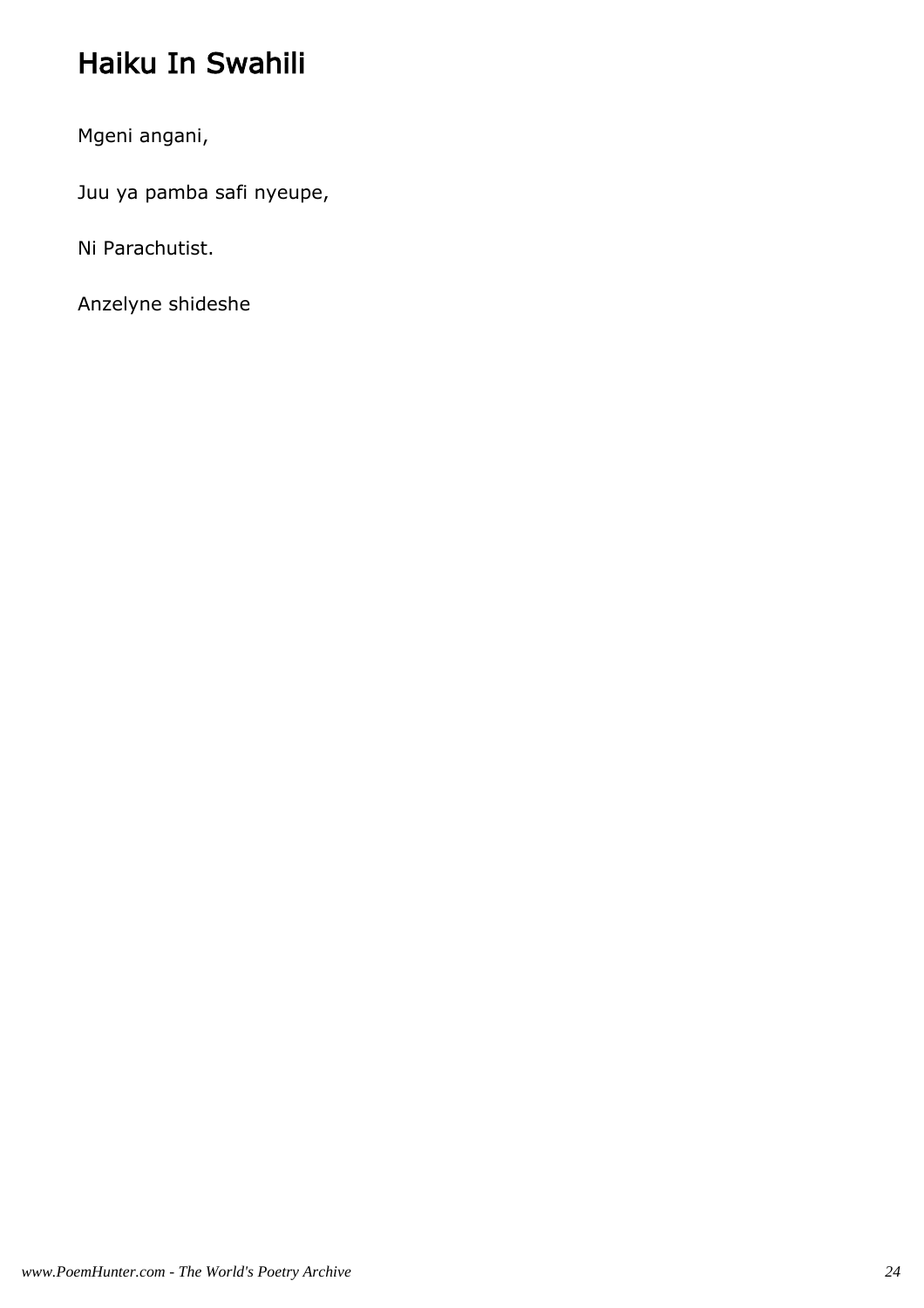#### Haiku Love

His petal soft lips Singing warm sensual Music My Heart is on Fire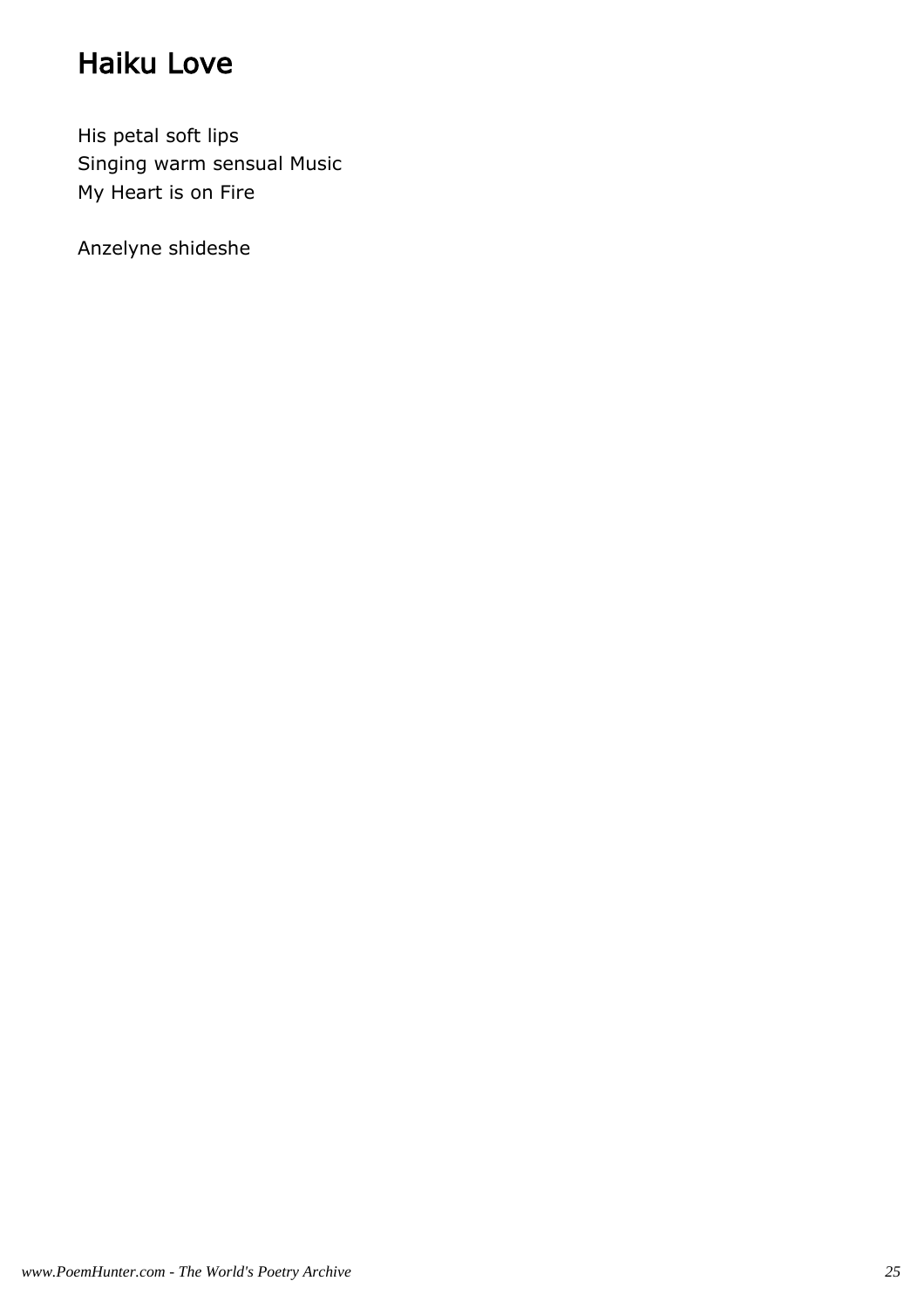# Health

Sleepless nights Children with yellow fever No mosquito net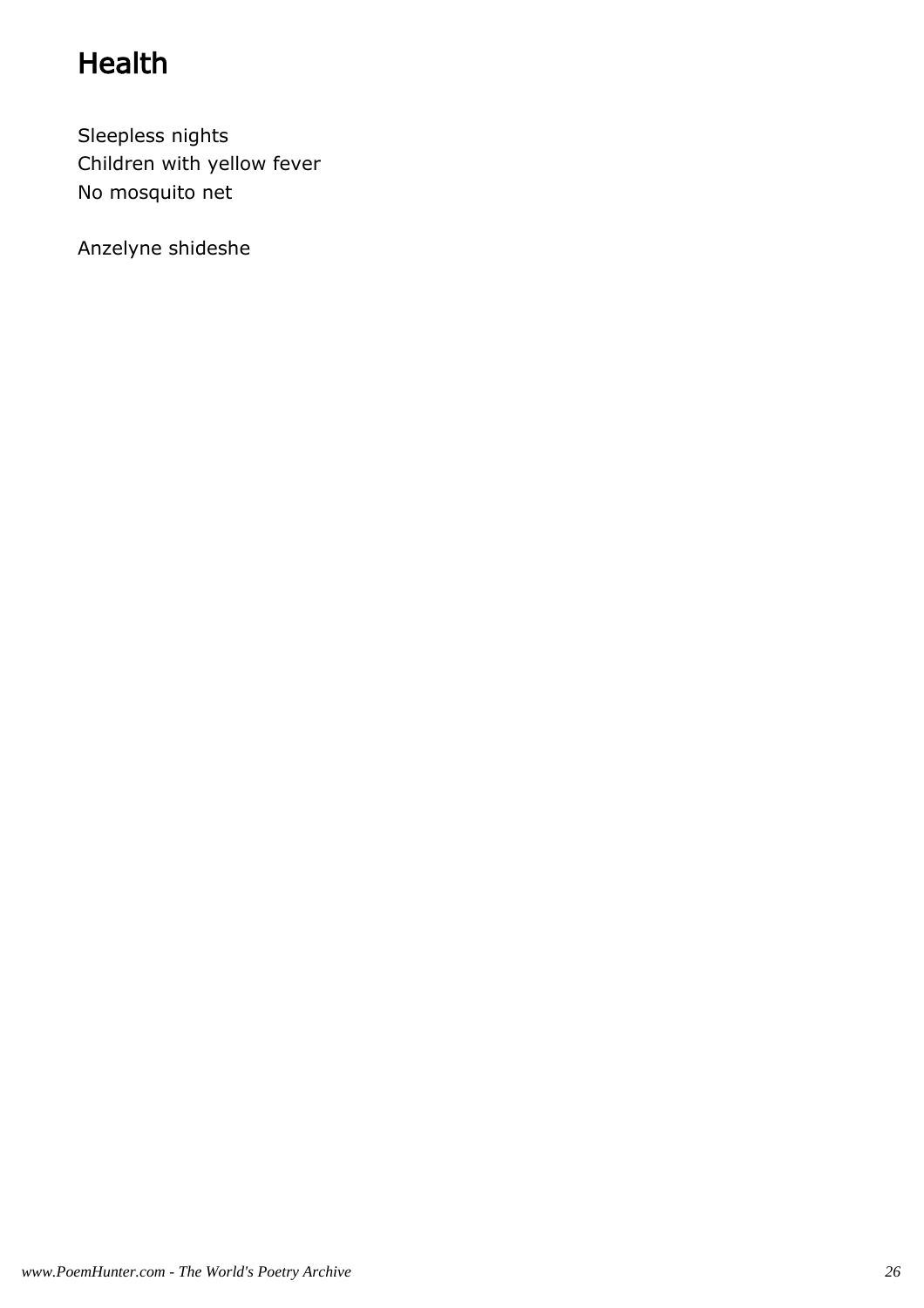#### Herald Thee Beloved

Herald thee beloved Thy breeze Thy fragrant Warm as thine presence Bloom thee beloved As the flowers of the Nothern Hemisphere Budding up in rejuvenation 'Spring forth'thy existence Thy wings, as the woken up trees Opens thine leaves, Skimmed on every branch

Root up and grow Stop wilting up in common cold Beets souping up Asparagus souping up Catch a spoon and thy tone Enjoy the tastes within

Herald thy bulbs beloved Thine variable rays of colors To flirter our sight For butterflies are fluttering The blooming florals Hence the buzzing bees Mimicking wildly and free!

Herald thy fertility beloved For blackbirds are breeding In thy yard of greenery Thine woodlands so sweet Birds bewitchingly singing Herald! Herald! Be thy better tidings.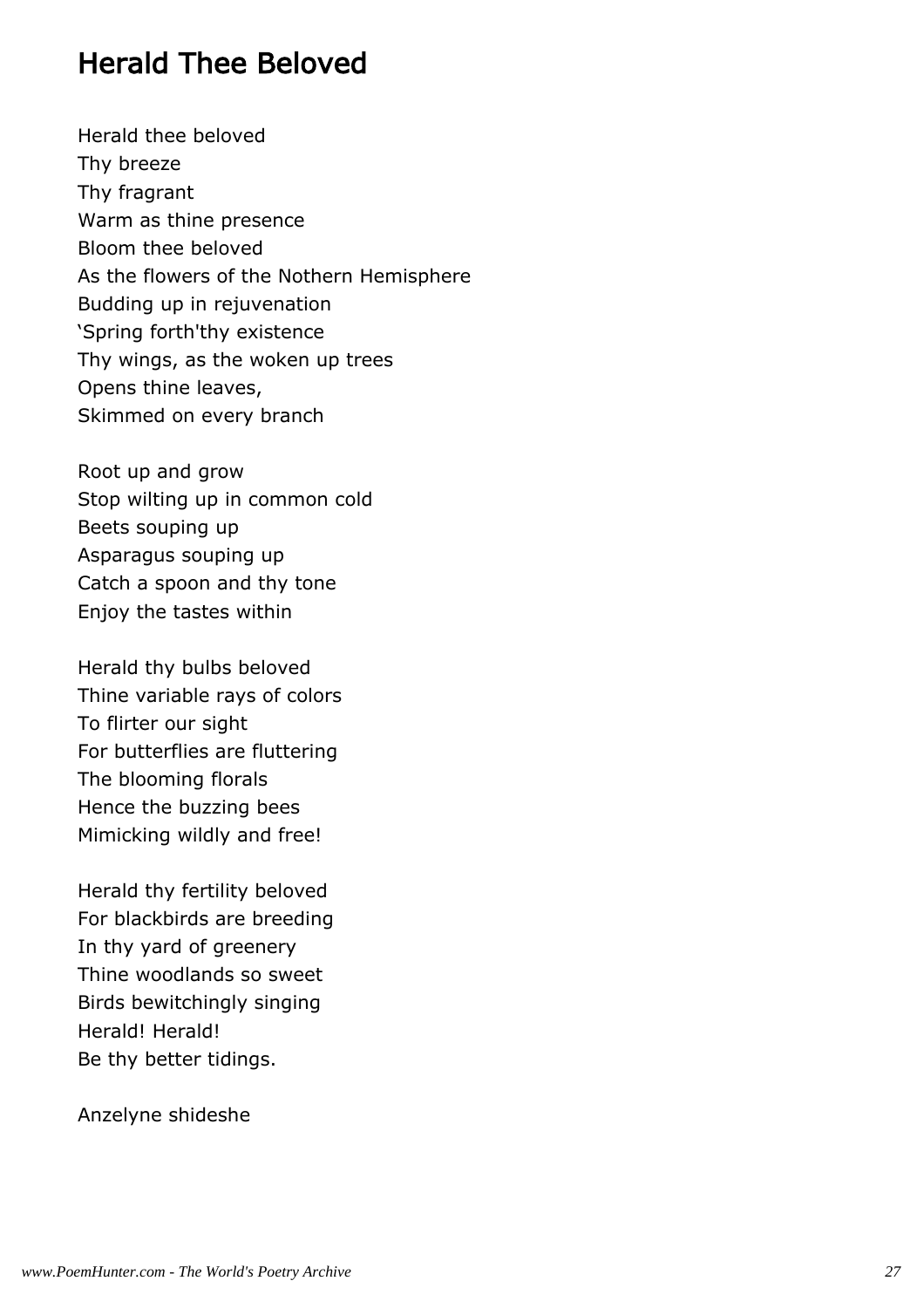# Hope

Staring at the Sky Any blue day will bloom Bright sun shining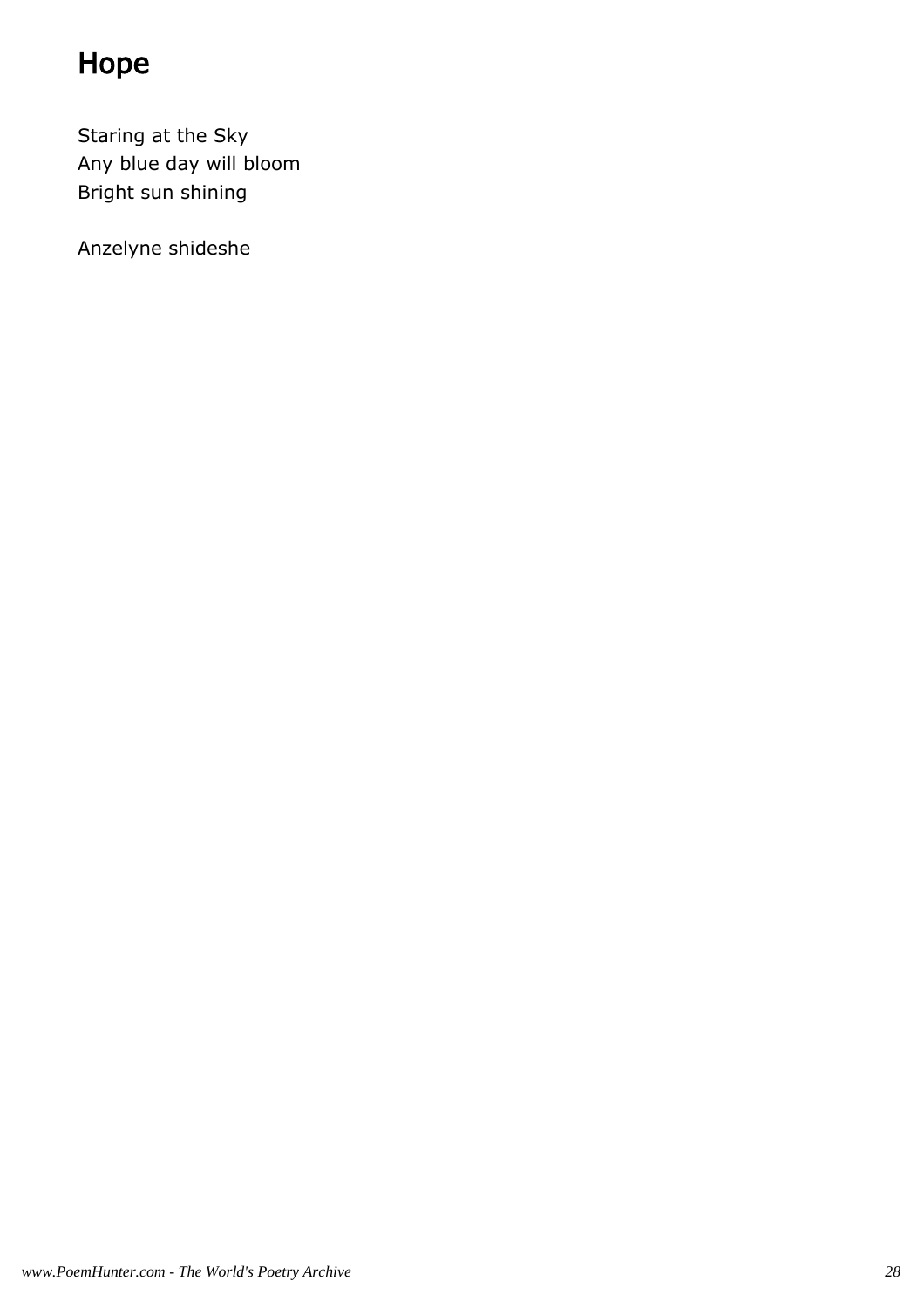#### Iam An African

Africa my charm For it delights my tidings It's not my ebony skin That allure the masses Or the coarse hair That makes me stand out It's the scorching sun That brightens my melanin Iam an African

A face of diversity Moulded together in harmony In a unique sense of style With indigenous tastes and preferences That strikes hearts of many When they gaze at my Kilimanjaro And gallop through my Serengeti Quenching there curiosity at the Maasai Mara After flying over the Sahara

A black pearl, iam Yet you can spot me vividly You wonder how I shine In my broad twilight The secret is my mama Africa She taught me her accent That outstands linguistics Ask my father Africa he knows the secret

Is it ironic even though I wear Gold and silver My African beads shines as diamonds Yes iam African For you know my ideals That is, my rich culture.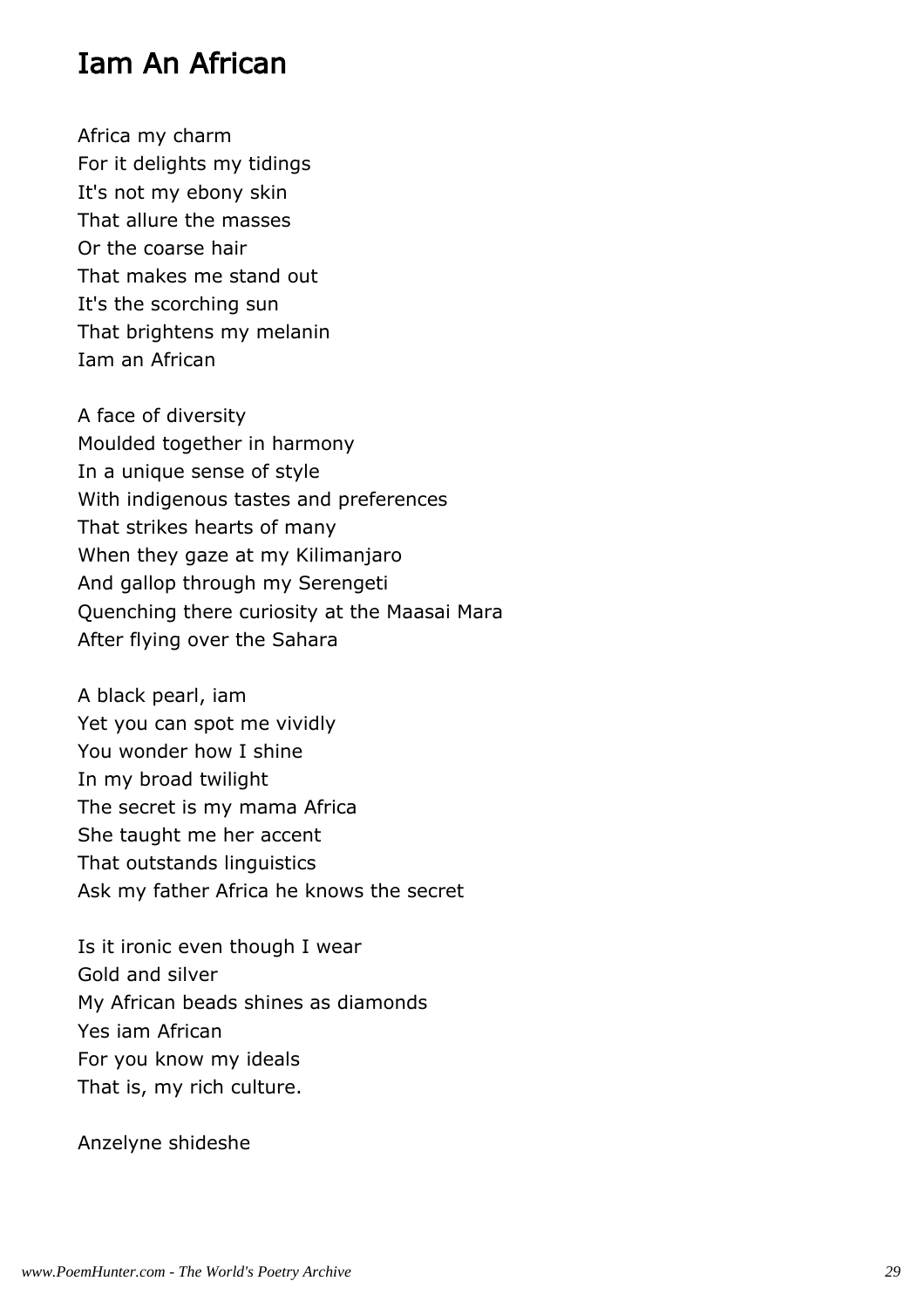# If Only Love Couldn't Find Me

Love came, Took me to a fall, Full of emotions, In a green garden Seems as the garden of Eden, Full of fruits and flowers, For my flourishment.

Suddenly, Love changed, Took me to a fall, Full of temptations, Scars of sorrow, The Fruits in the Garden, Tasted hot as pepper, My eyes reddend, Tears flowing down my cheeks. Abruptly the flowers withered.

Love came Love Tempted, Love stole my nakedness, If only Love couldn't find me.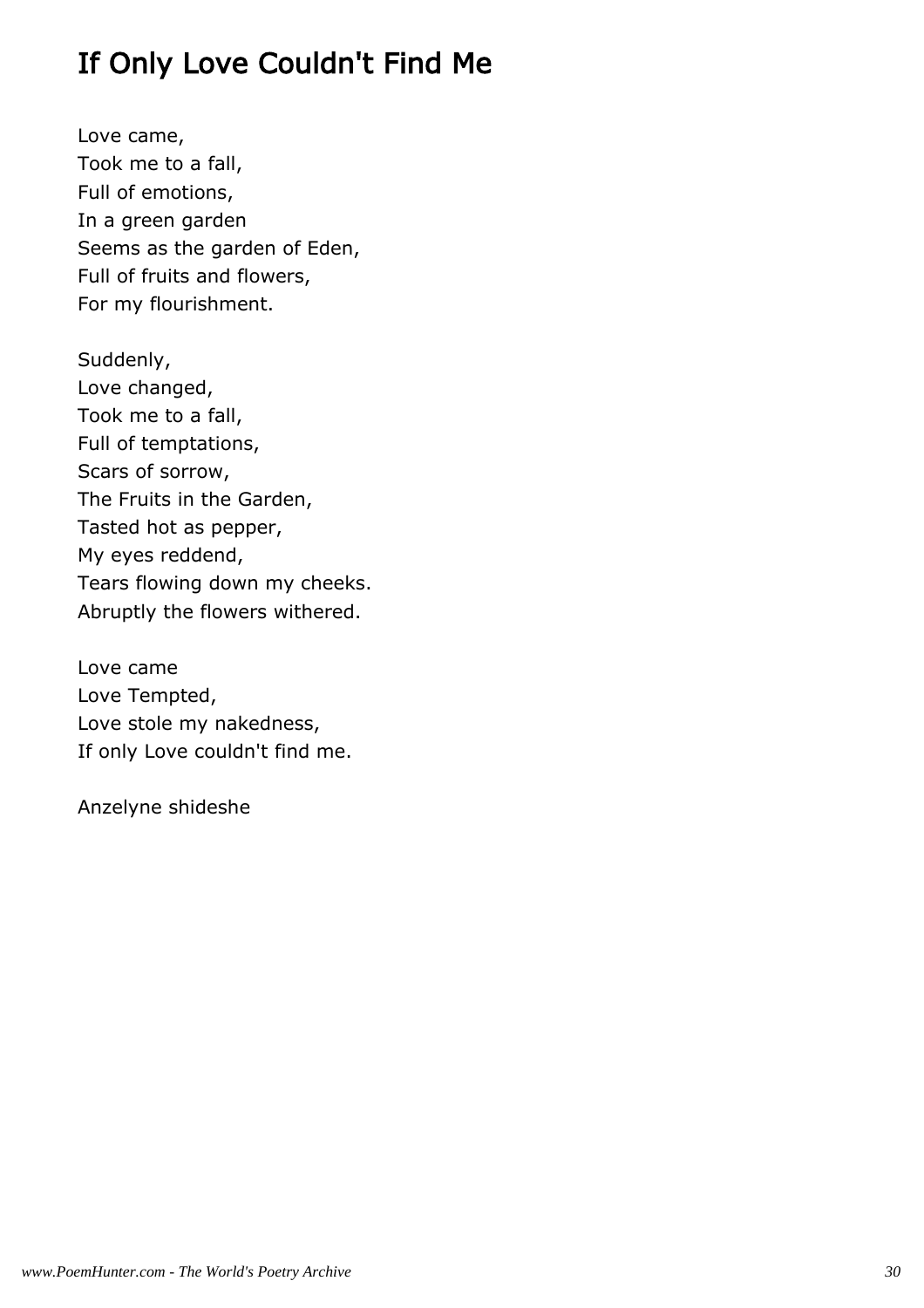#### Leben

Das leben is wichtig, Sein Essenz-überleben, Überleben is erfahrung Seine schönheit Fauna and Flora Für die Faunen abenteuerlich Für die Floren überleben für die stärksen Obwohl unter einem planeten Deutlich auseinander gestezt Mit einer gemeinsamen mission Jeder und alles Ein Boot rudern Hinunter die Fluten Die wellen, die uns leiten Es mäandert uns Die jahreszeiten ein Gleichgewicht Auf dem ihre Manifestation untersucht wird Leben Oder nicht leben Geistig or respektlos Aberglaubisch oder sachlich Leben ist und wird sein Alle das ist grundlegend notwendig.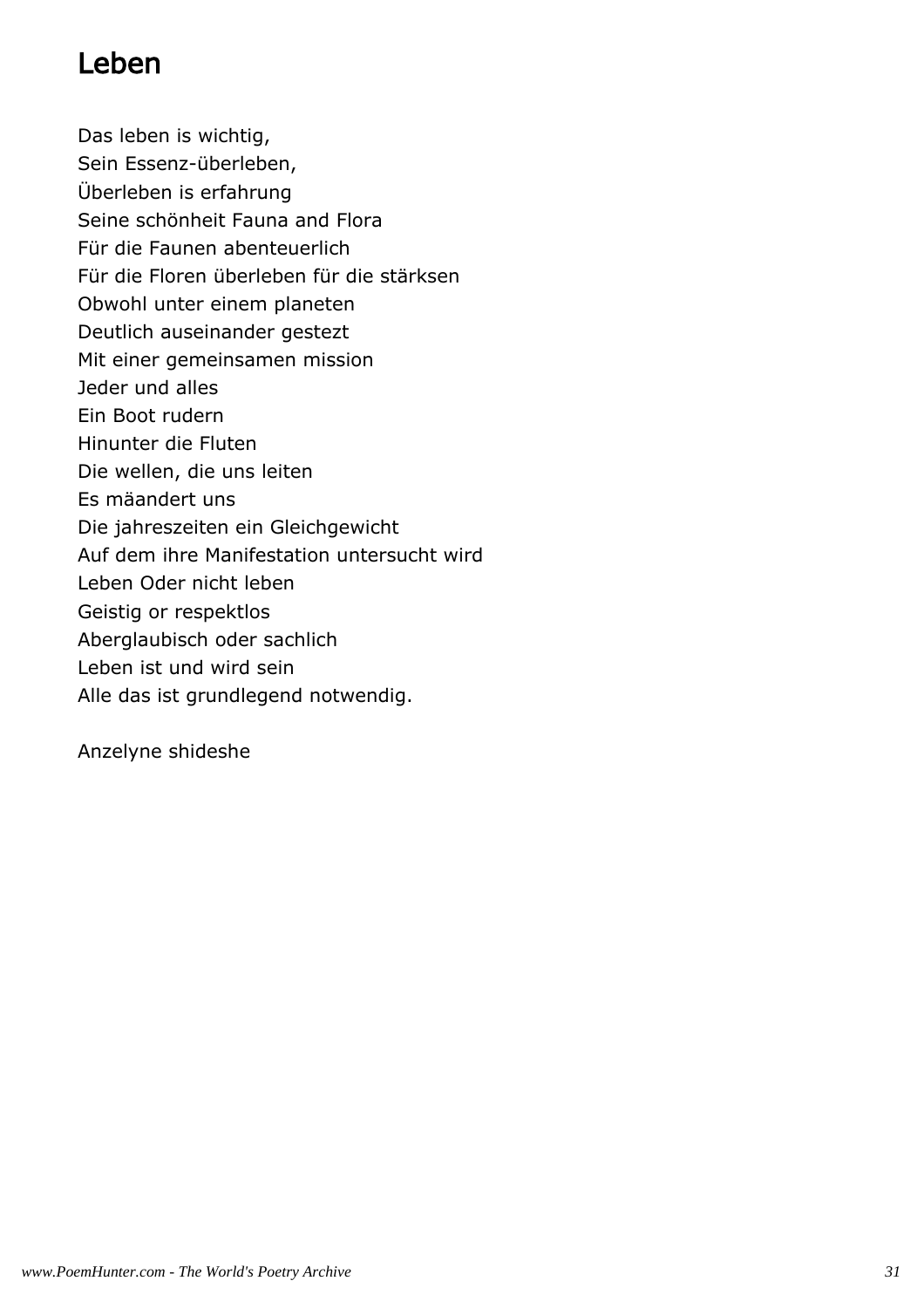# Life

Life is essential, It's essence is survival, Survival is to experience, It's beauty, the faunas and flora, For the faunas adventurous, For the florals survival for the fittest, Though under one planet, Distinctively set apart, With a common mission, Each one and everything, Rowing a boat, Gently over the falling rains. Down the floods, The waves directing us, It's meandering shaping us, The seasons an equilbrium, Upon which our manifestation is examined, Living or non living, Spiritual or Irreverent, Superstitious or factual, Life is and will be, All that's fundamentally needed.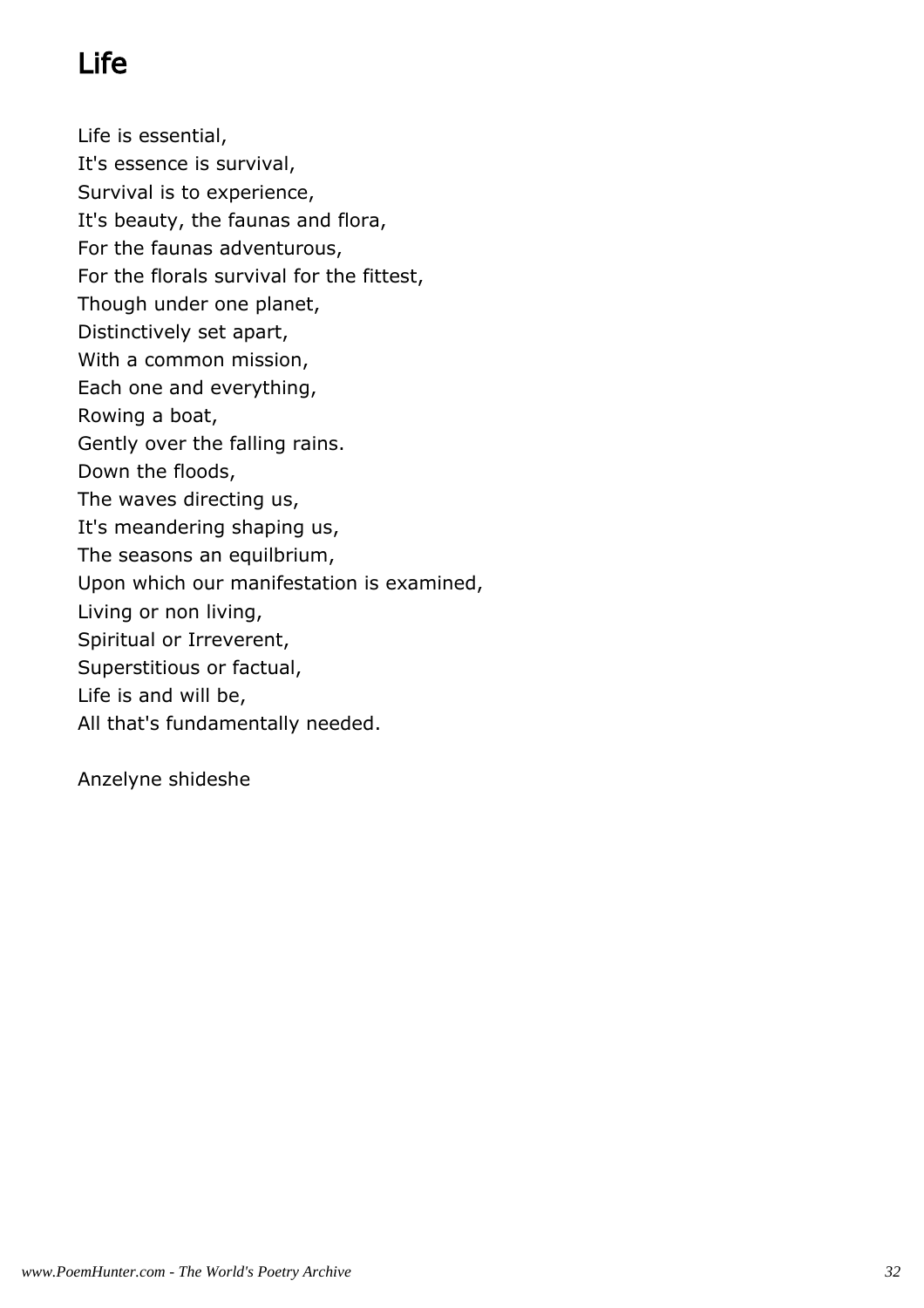## Love Tanka

You my shining Star Dawn arises in your smile In each others arms We dialogue wordlessly Like thunder you Strike my Soul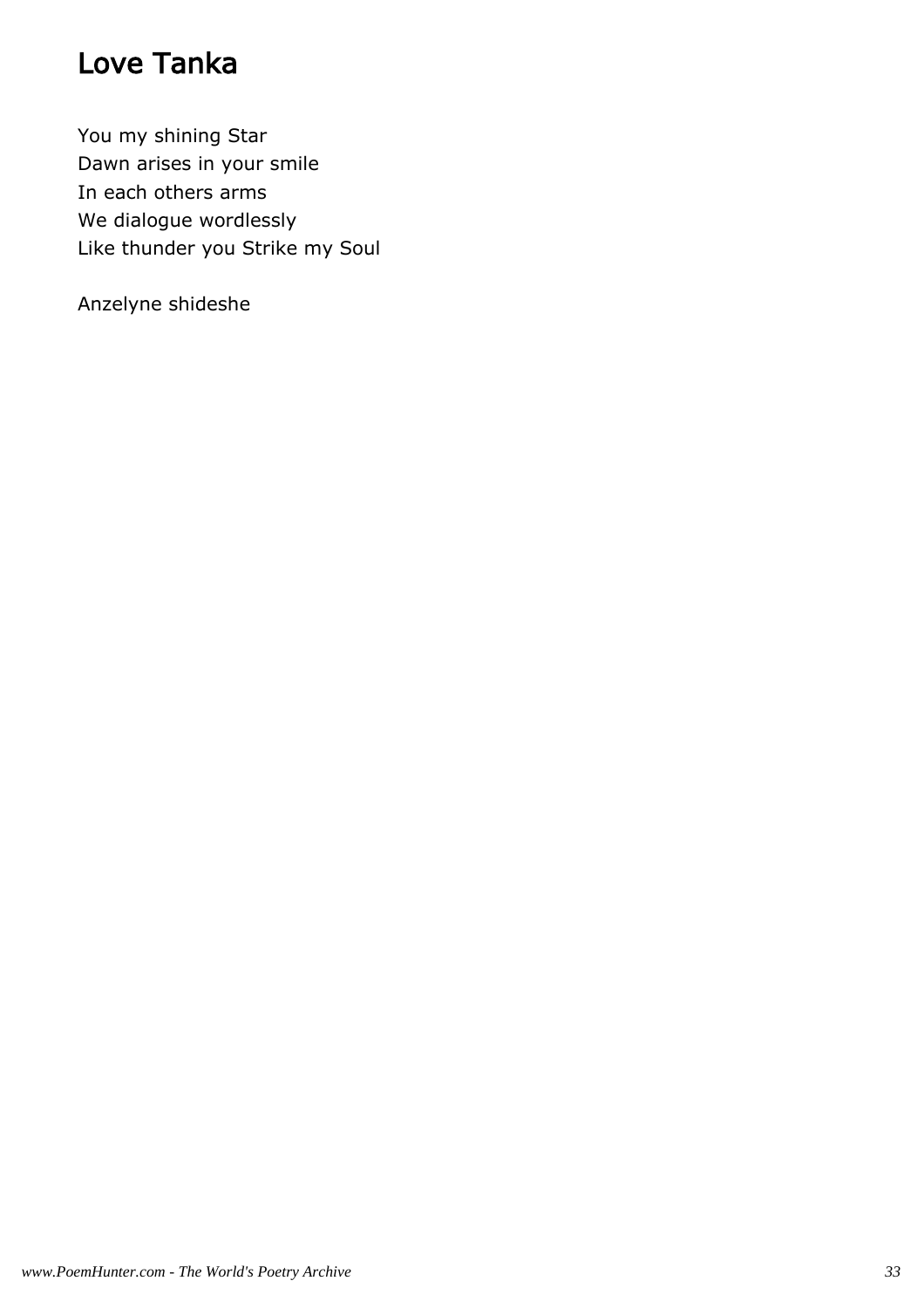#### Mama

I carry your words. I remember your voice, It's like poison choking my neck, To the depth of my soul, My heart is bleeding, When I reminisce of you, No fate, for you are my tears, To my last breath.

I carry you as a secret, for you are sacred, You the heart of matter, That matters in my heart, No tears, for you are my tears, Years come, year gone, As my hair turns grey.

Here is the core, To the volcano that erupts, So deep in my soul, Torning it apart, To the sky of the sky, Like a jigsaw puzzle.

But to my deepest confession, I'm missing you mama, Just as the wonder that kept the stars apart, I still wonder why you departed from me?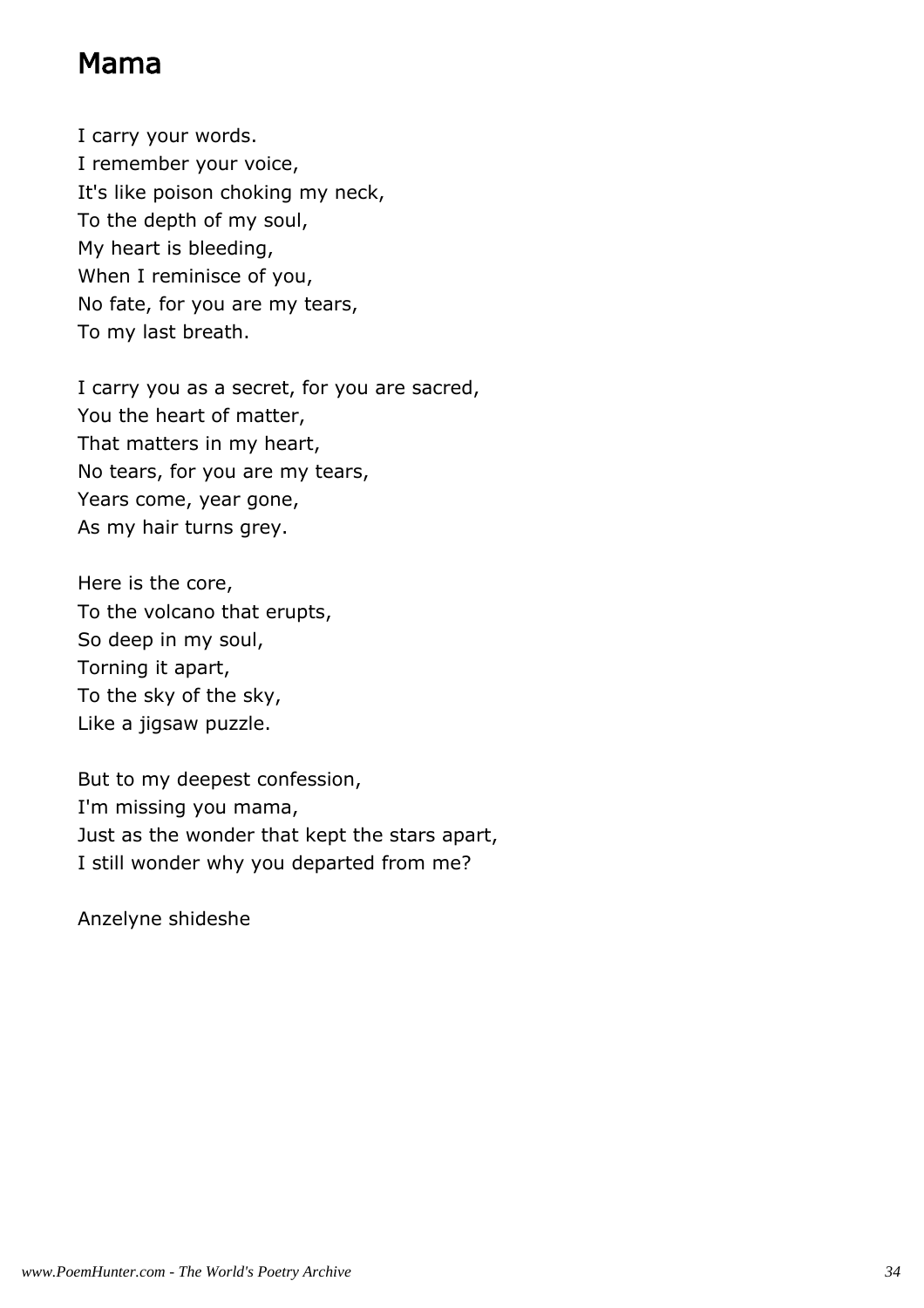#### Mr Terror

Oh my eyes, the atrocities I see! Humans destroying humans, Religions extinguishing religions, Brothers endangering sisters, Nation against nation, globally, everywhere! Children endangered, women sexually humiliated. All subjects of Mr Terror. My ears are numb, they have forfeited their sense, To bomb blasts and daily grenades, To ruined buildings, a grim history, Of burnt bodies on blooded streets, All hell is broken loose, Heaven come to my rescue, Take me away from Mr Terror. I have been demonised, Made prisoner to silence, My dreams are shattered, my thoughts crippled, My soul haunted, I cannot face my neighbour, They have become strangers, my brothers too, At the hands of Mr Terror. Armageddon has begun, hunger and disease, Spread like a virus, your fear and hatred spread, Their contagion, like wild fire, Yet, like a phoenix I rise from the ashes of your destruction, Arise, recovered from the virus, The purpose to stop Mr Terror.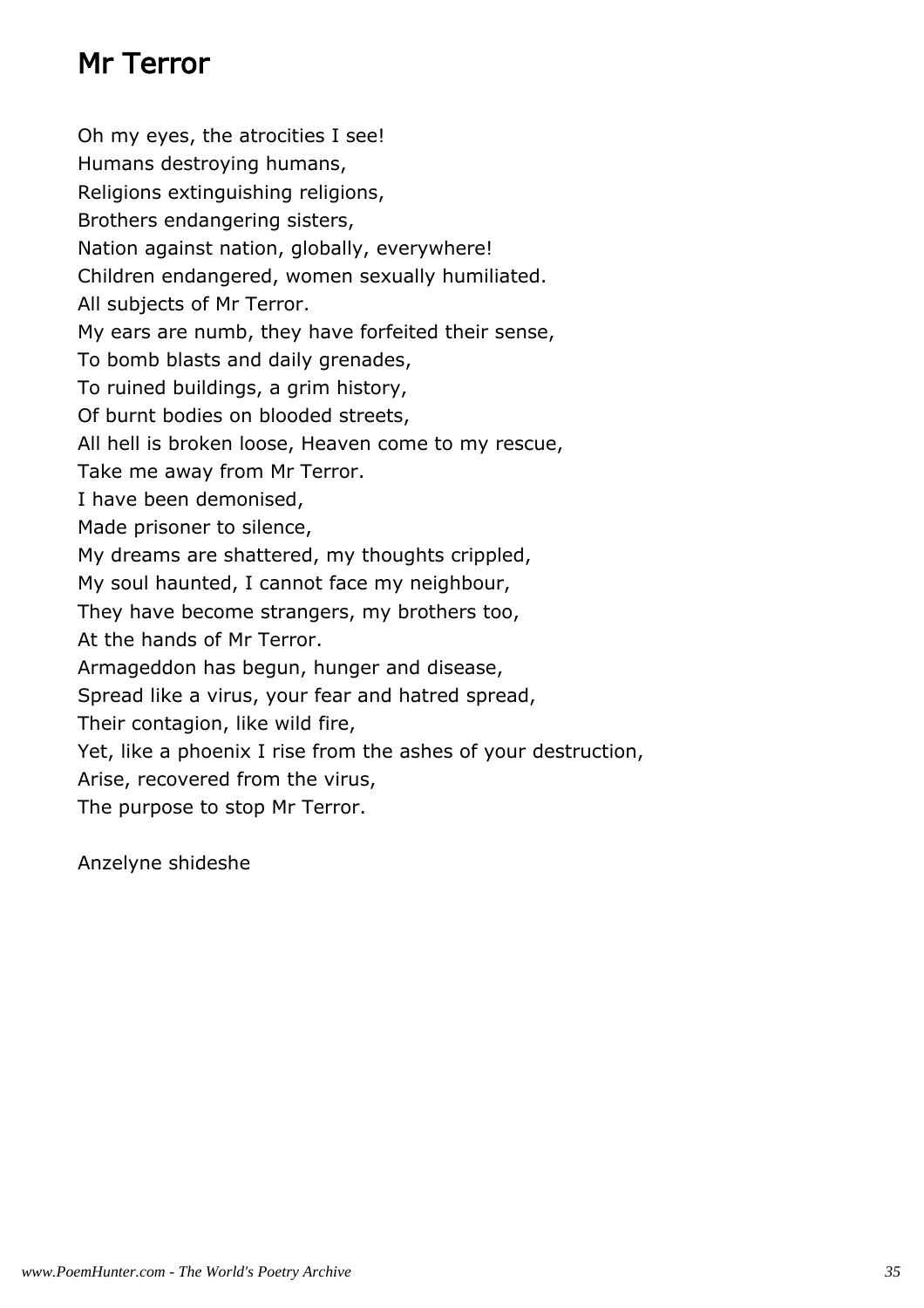#### Pen, Ink, Pad

I'm not a loner, I'm not shy, I'm quite, Composed, listening and forcused Drowning in a flood of thoughts, Swimming in a pool of words, Dreaming ideas of poetry With itching fingers, Restless they start moving Walking with the help of a pen, Messing this pad with ink, Breaking my silence with Alphabets and vowels, Syllables to sentences, An overwhelming existence, Social competence, Amongst us, (I, pen, ink and pad)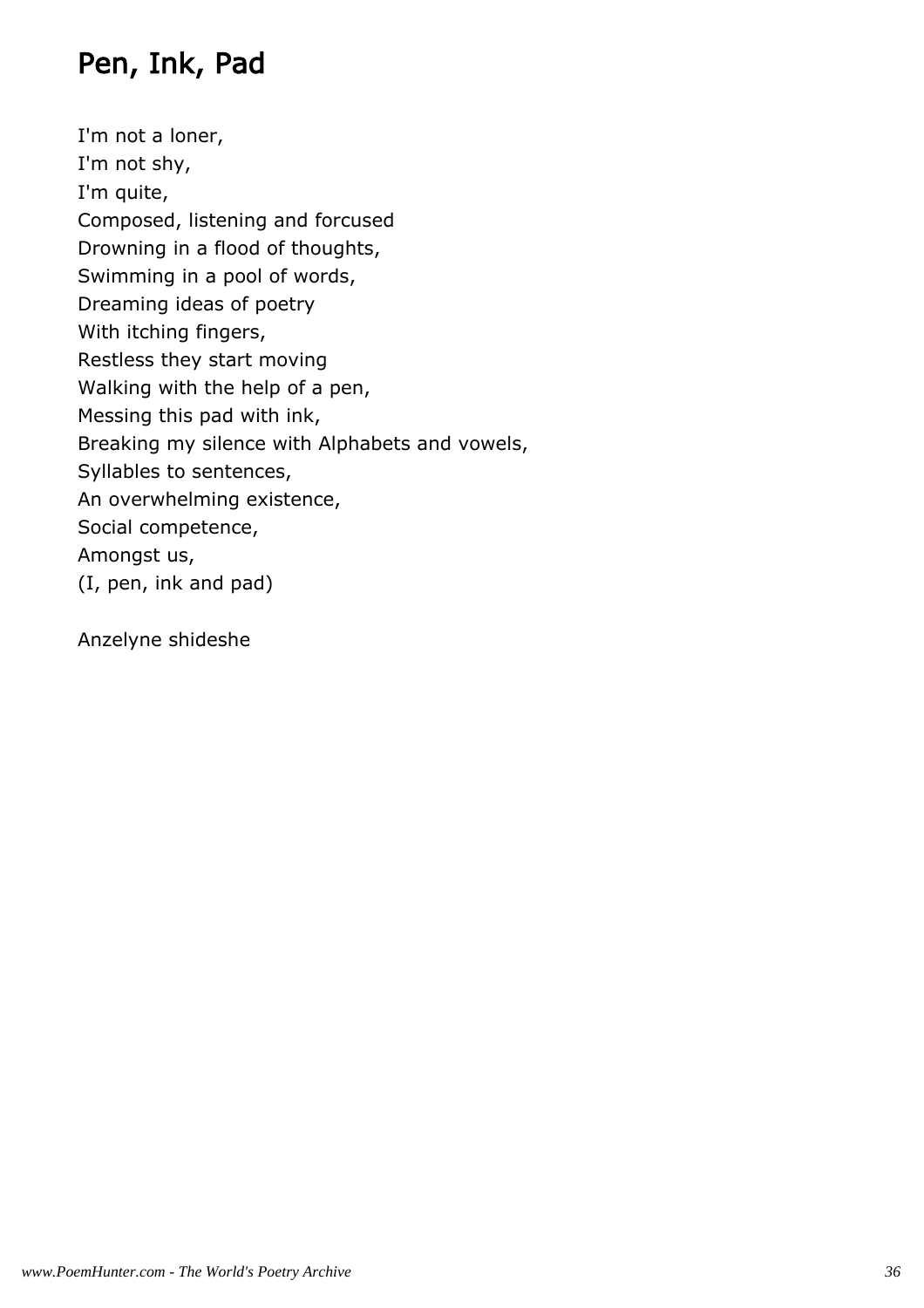## Rattle

I'm going to rattle Like a serpent, For you the poem, In the rattle, I have become Rattle battle in action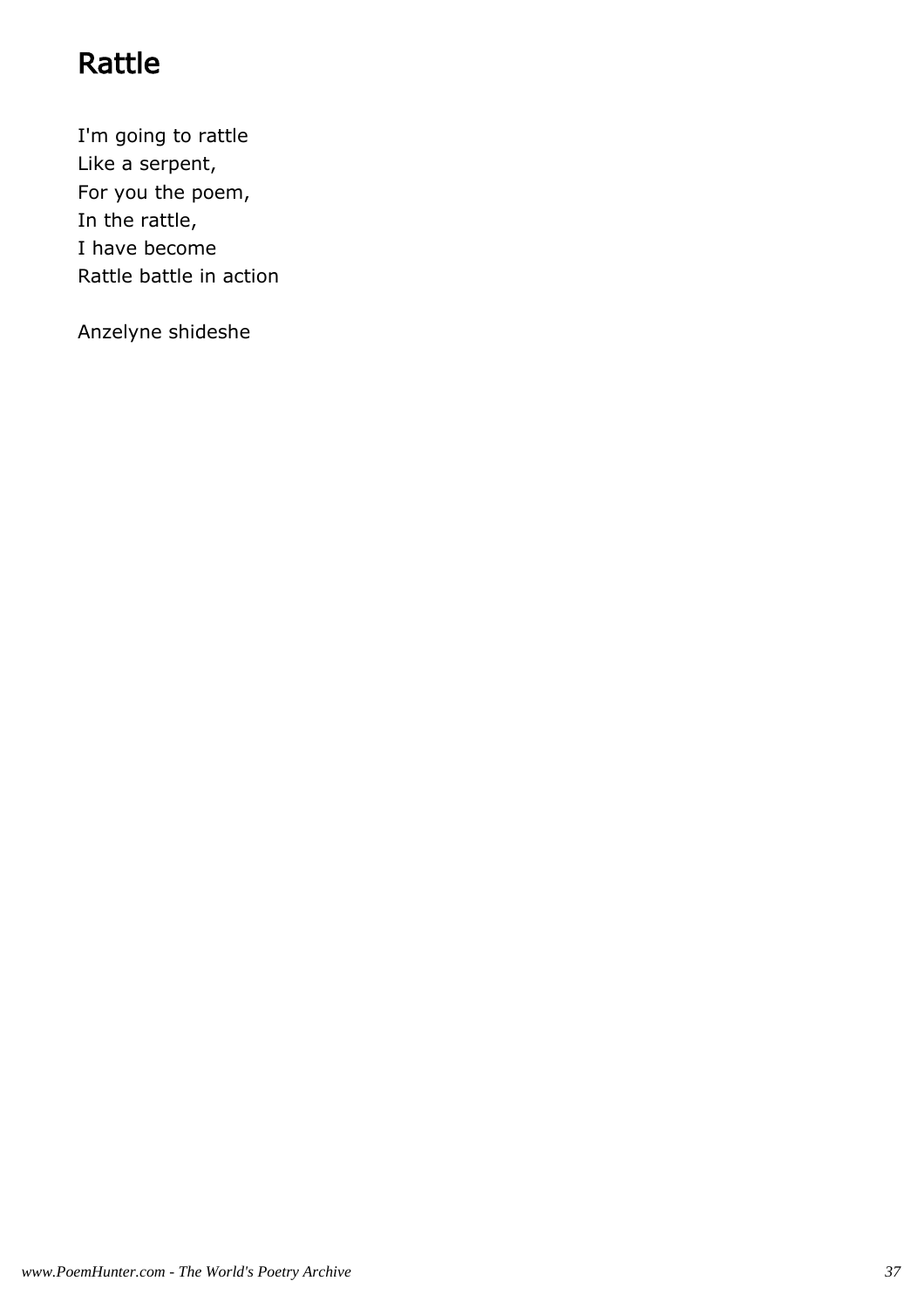#### Reincarnation

Weary and torn, Displaced to no destination, The storm has taken over, The wind blowing vigorously, The trees sway steadily, We are to a course of no consistency.

Weary and torn, With internal wounds, Bleeding profusely, Dehydrated to wrinkling, Aging without age, Seeking tranquility.

The mountains and trees, Bear witness to our fate, Birth certificates without family, Only familiar names, From a country that is history.

Helter-Skelter we eloped, To a marathon without medals, But borders and borderlines to lineate, A crime for a life in danger, Prosecution is your reaction.

Identity, a puzzle to be authentified, Now termed refugees, Seeking a place of reincarnation, Hoping to be recognized, By our transmigrated new souls, In the midst of somewhere.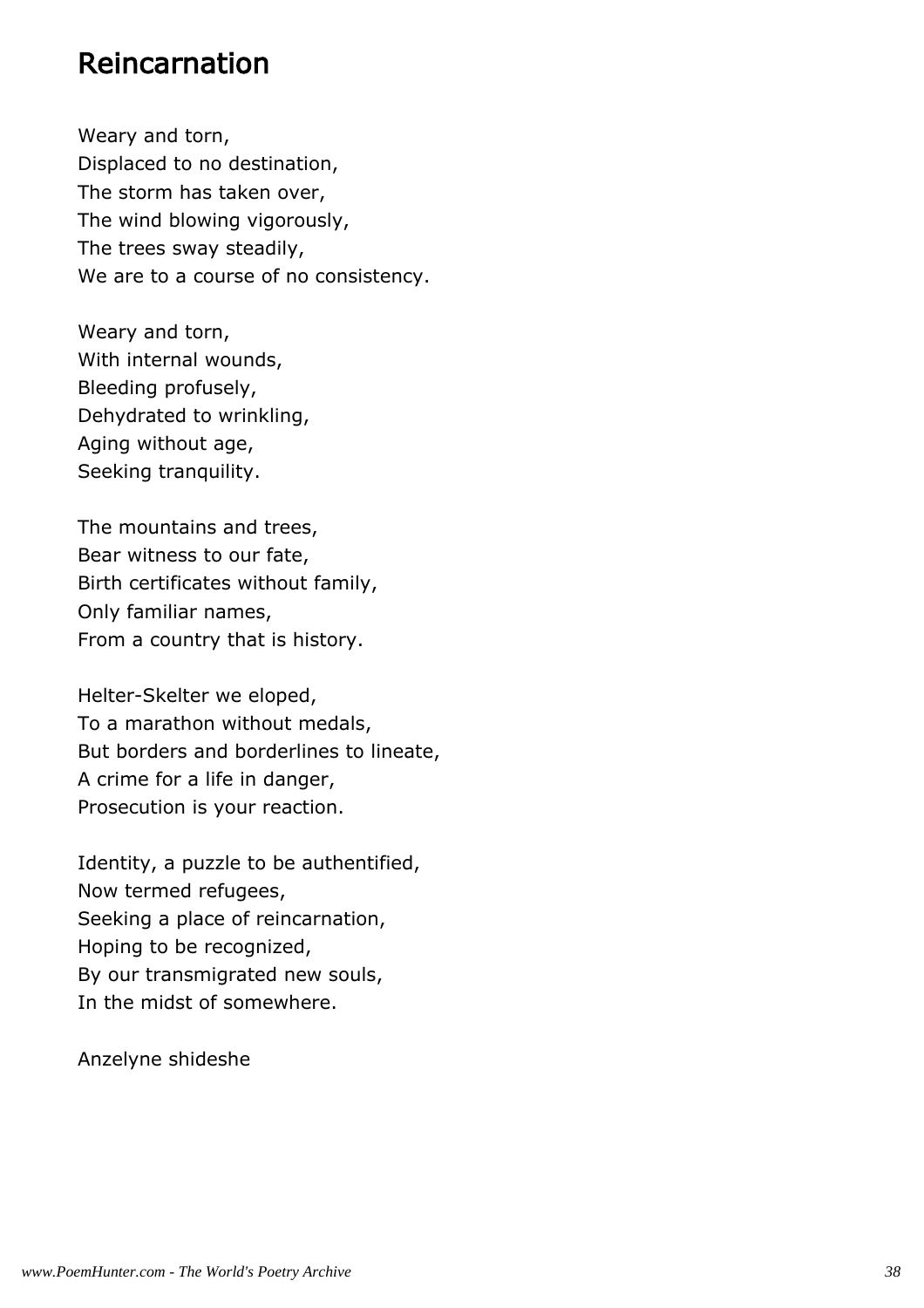#### Relevancy Of Femininity

Since the creation of mankind A gift was presented to man A banquet of love A vessel of sacredness Made from his own flesh To love and Cherish

A wonder of mother nature A genesis of life A revelation of living For Adam was incomplete Vague without Eve

A holy grail, a treasure to be noticed To unify the diversity of feminism and masculism Not a symbol of naivety nor inferiority For snakes filled with lust To defile, humiliate and kill Fulfilling their ulterior motives

Girls; daughters, sisters, mothers disgraced today In their very own homes, schools and work places Womanhood an occupational sexism Motherhood, an impediment to intellectual performance Pregnancy is a factor of payment Is a woman destined to dream? What is the relevancy of Femininity?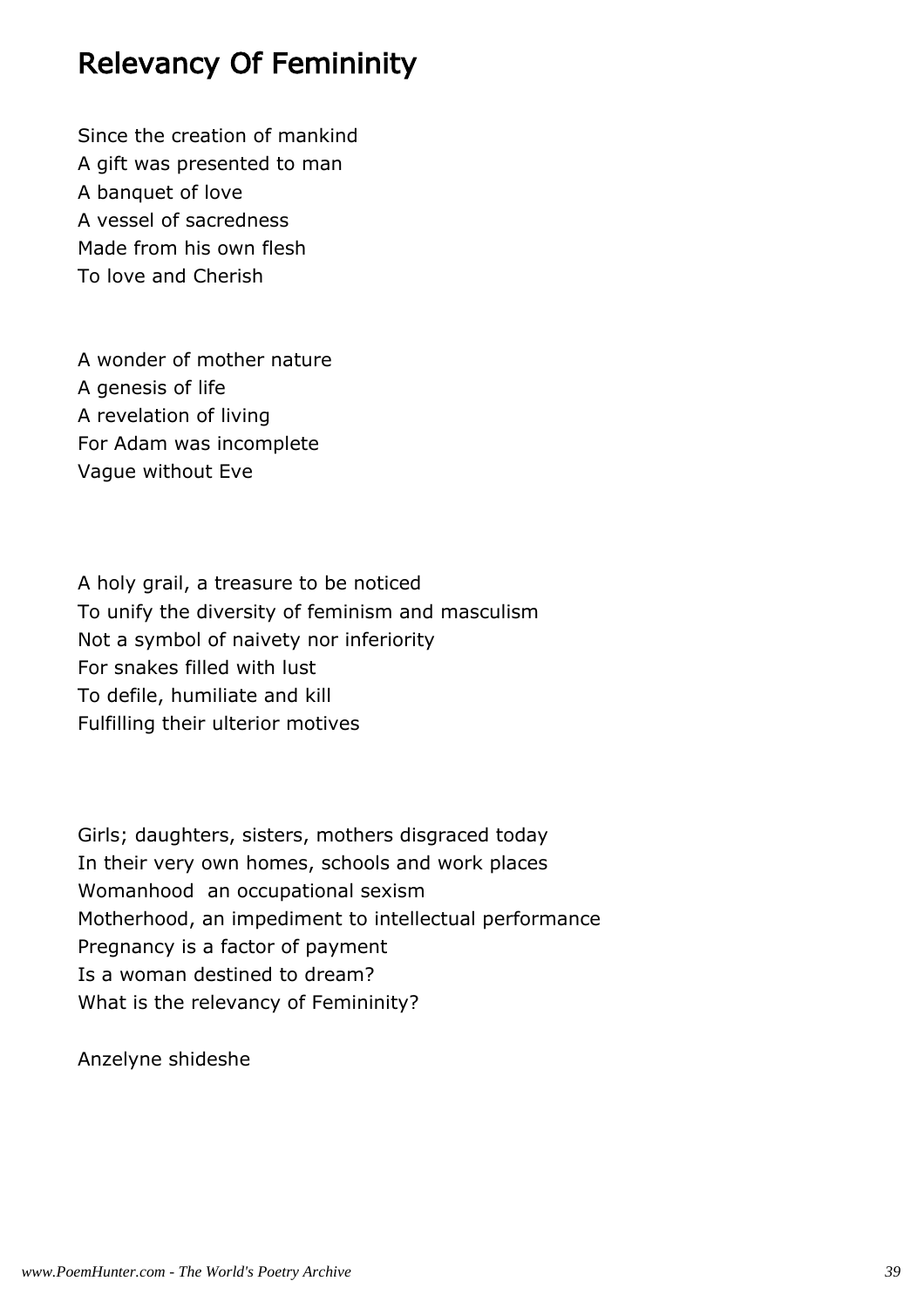#### Rock Of Ages

Today I had a rocky day, I sat on my rocky chair, Then my bell rung, And decided to take a walk, On to the rocky road, As fast as my feeble feets, Could rock it, Miles through the rocks, Reefing blisters, The pain seared, To the core of my bones, Leeping to a Rocky Mountain high Prost, Sedimentally schattered, Had a rocky fun day, At the rock of ages.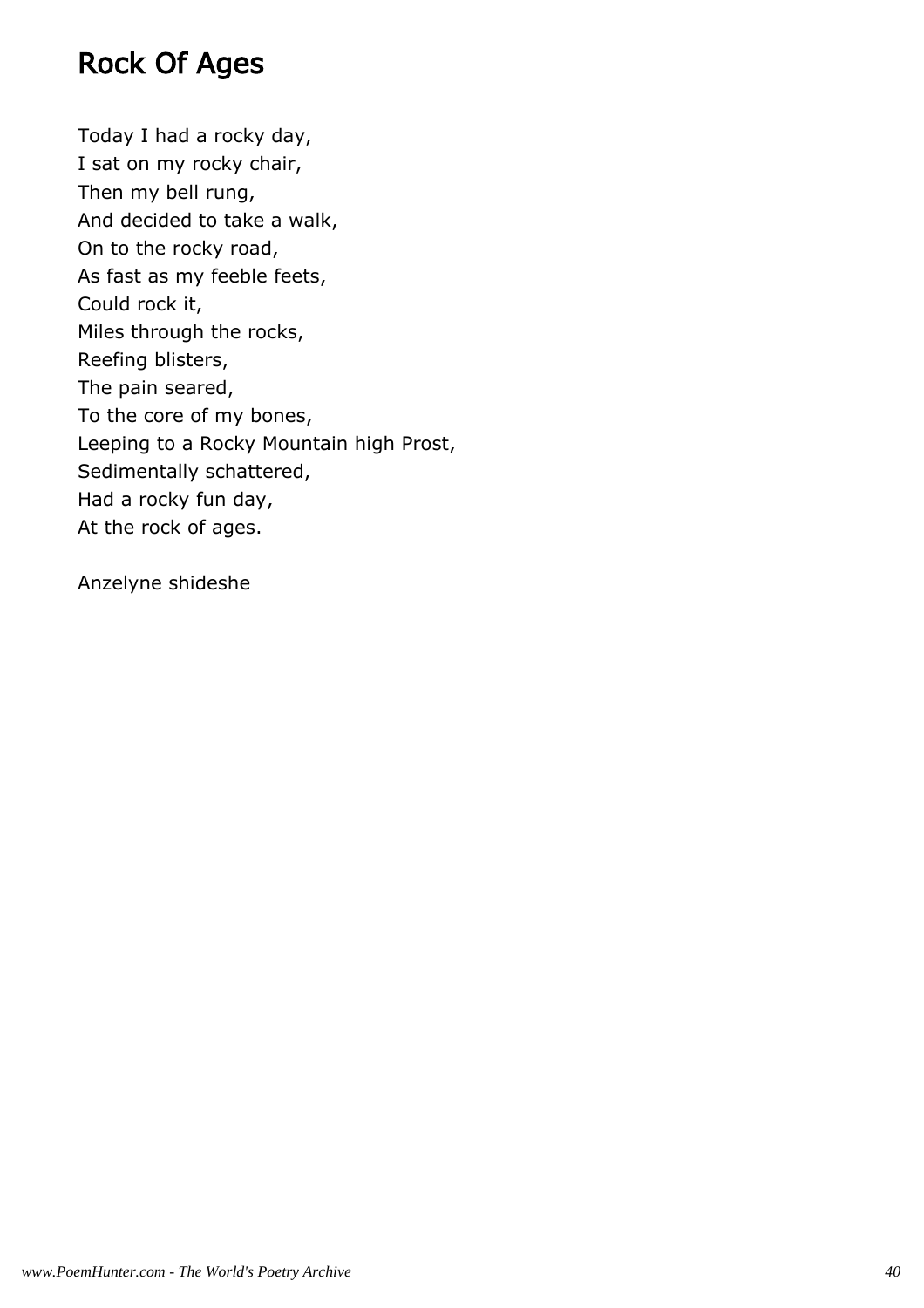# Tanka

Songs of galaxies Drop as meteors on us By day and by night Amplified by gravity They keep dancing through space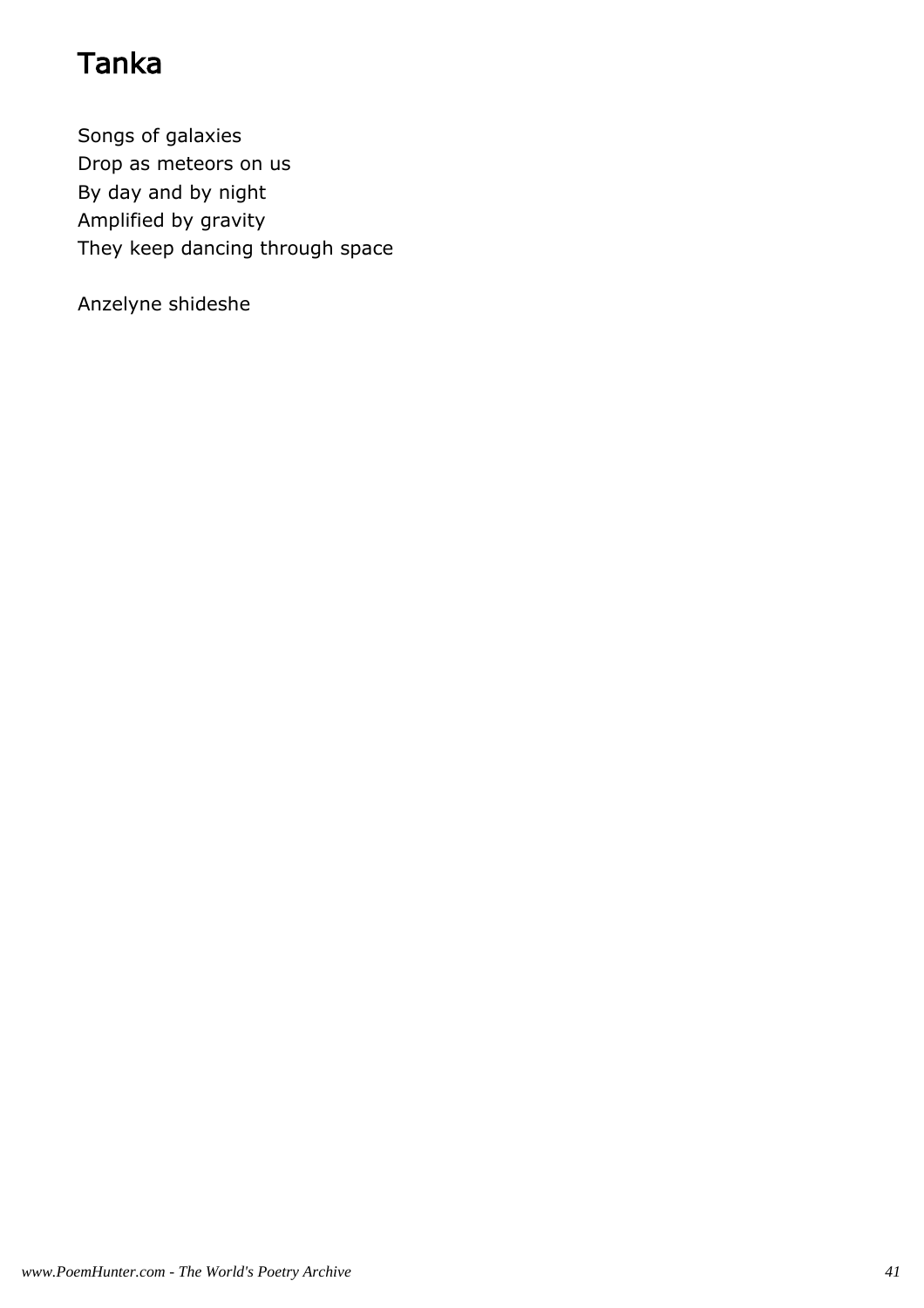## The House Of God.

Together but parallel, We collide at the crossroads, Meet at the junctions, Carefully heading to our known directions,

As water and oil, Insoluble we are, May be in a recipe, Solvent we are,

North, East, West, South, Our destinations, To mystery

Only one roof, Halts many souls, Parallel or imparallel, Under a recipe of worship, Fueled by the Almighty, The house of God, Shall always suffice, Our Puzzles.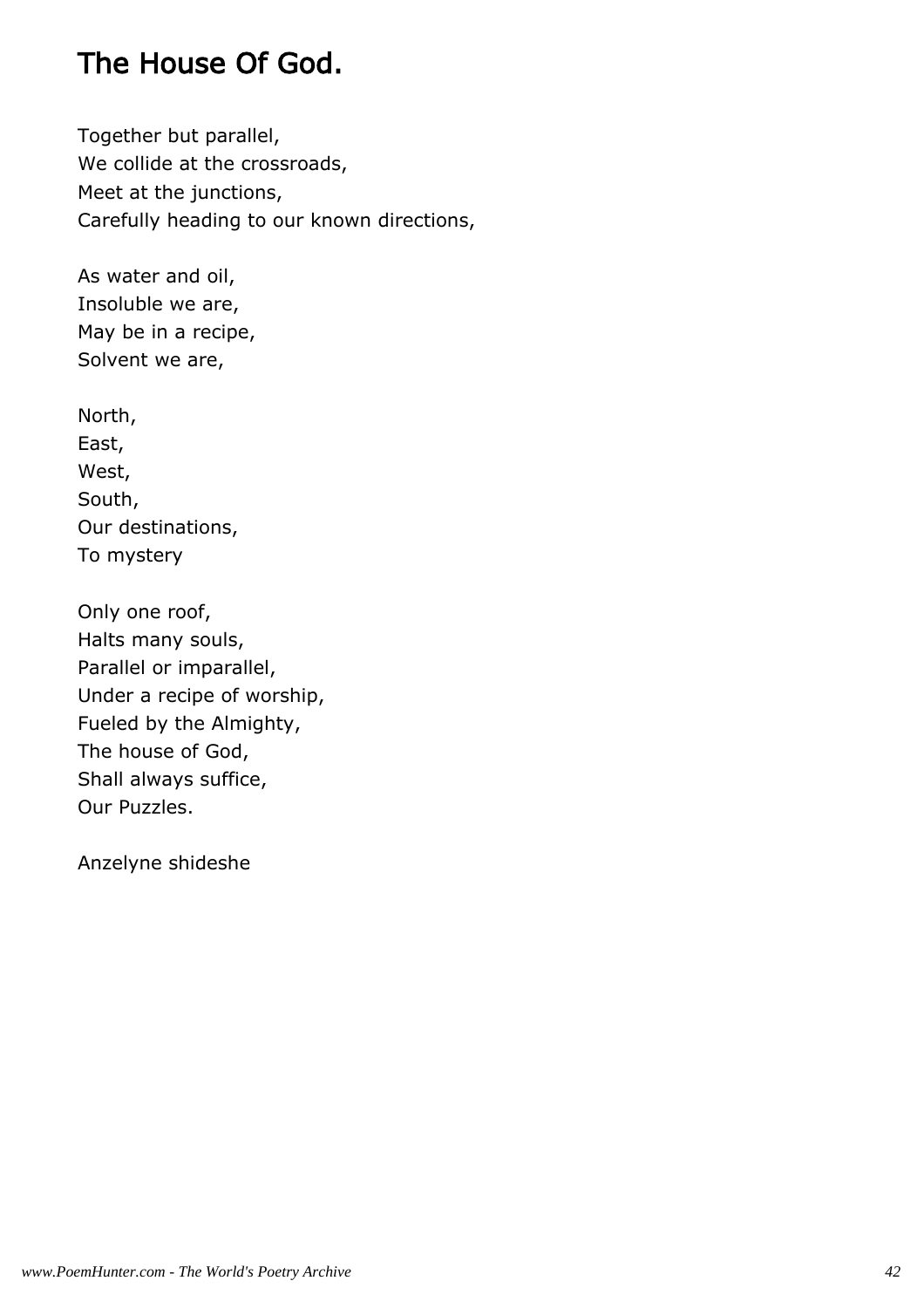#### Want To Be

You want to be, I want to be, They want to be, Don't be a want to be, Let God be the want to be, To the shores of I want to be,

Sometimes I want to be, Then I can't be, And then he becomes the want to be, There I enjoy to be,

Next I start to want to be, What happened to my wanting to be? Objective want to be? Expired want to be? Exhausted to want to be? Or sailed to my want to be.

Hahaha!!!! I got to the want to be, Still I want to be, The next I want to be.

He loves me to be, What I want to be, Almighty he be, To all I want to be.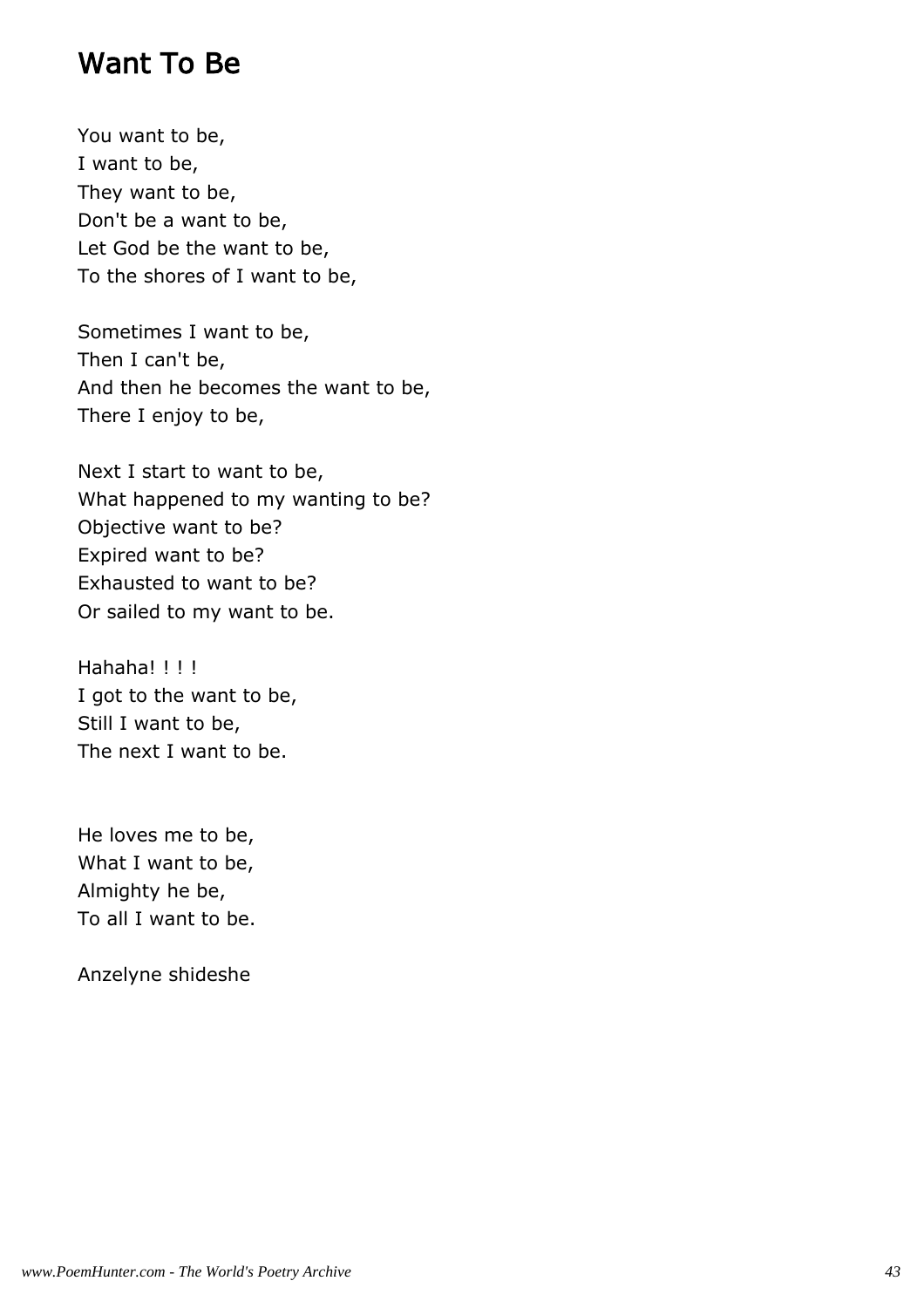#### Whenever In Need

God above everything God above allover us He is a Mighty God A Friend indeed Whenever in Need Call up dearly on him He is Never a sleep He will answer to your Needs Whenever in Need

He is our Saviour, our lord The Alpha and Omega All are exalted through him At the darkest Moments His Avenue is bright For us to follow The messiah is Here If only we could See the light in him Keep seeking his presence In every Situation at Hand

A magician in Need He does the deed Wherever indeed.